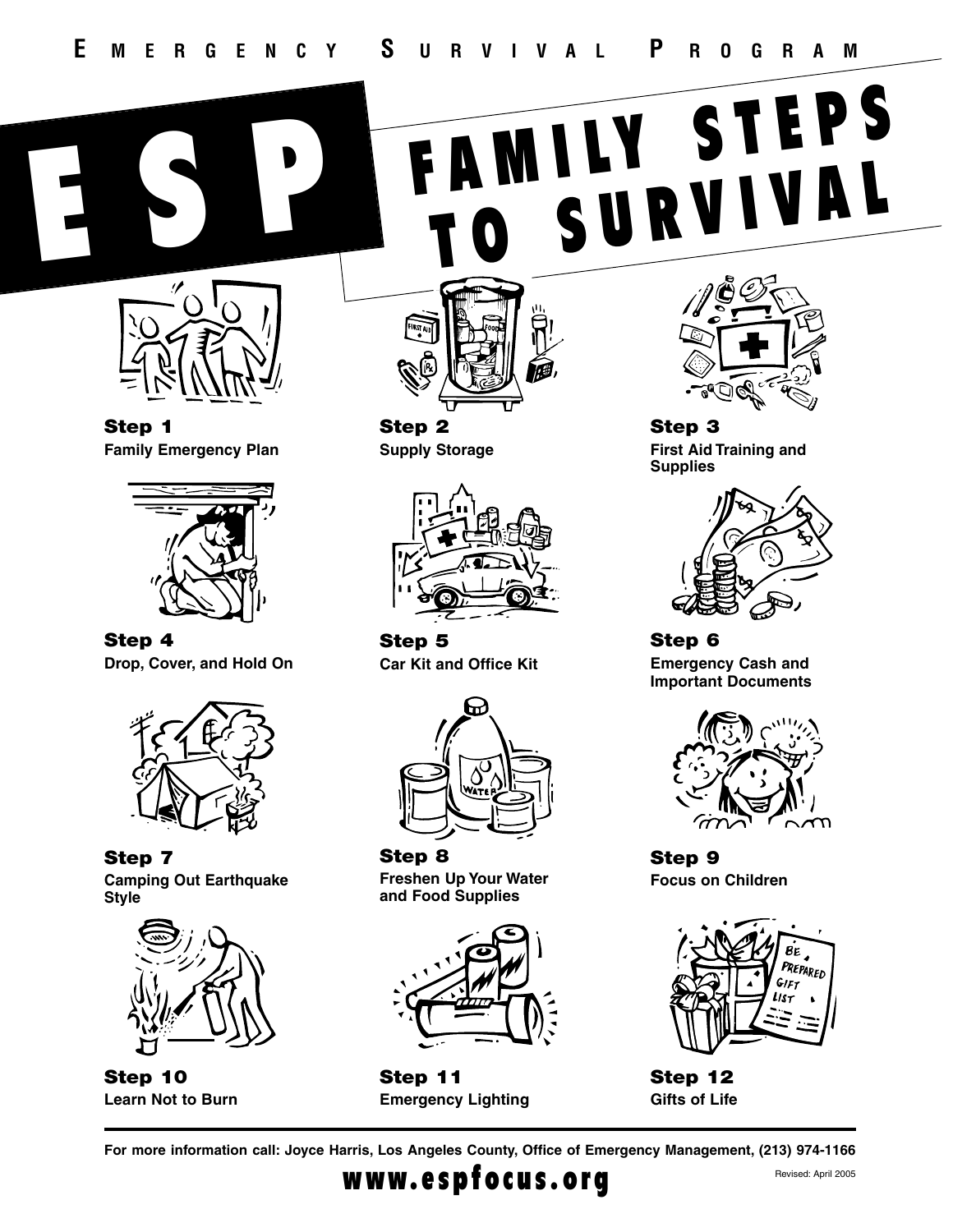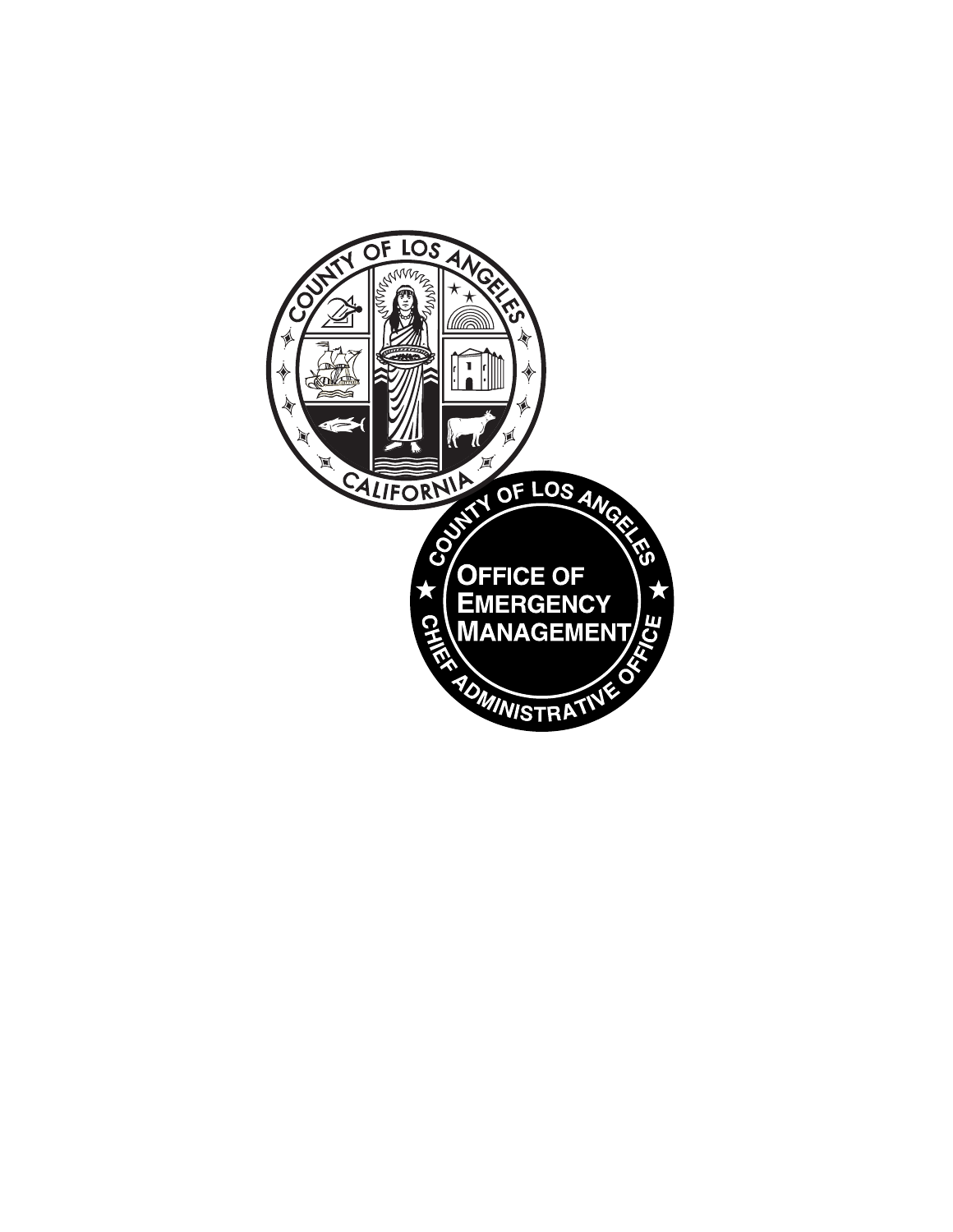# Family Emergency Plan



# **WHY?**

## **Plan now, to avoid trouble later!**

Do members of your family know the safest and most dangerous places in your home during a disaster or an emergency? Do they know where to meet if they're separated? Do they know how to report their physical conditions and whereabouts?

Many government agencies, schools and businesses have plans for various types of disasters and other emergencies. Your family should also have one. The safety and well-being of your loved ones are important, so take time NOW to develop a family emergency plan. If you've already developed a plan, take time NOW to review and update it.

Consider the recommendations included on the reverse side of this Focus Sheet when you develop or update your plan.

*These are only suggestions for preparing your family. Use discretion and common sense in your preparations.*

STEP 1

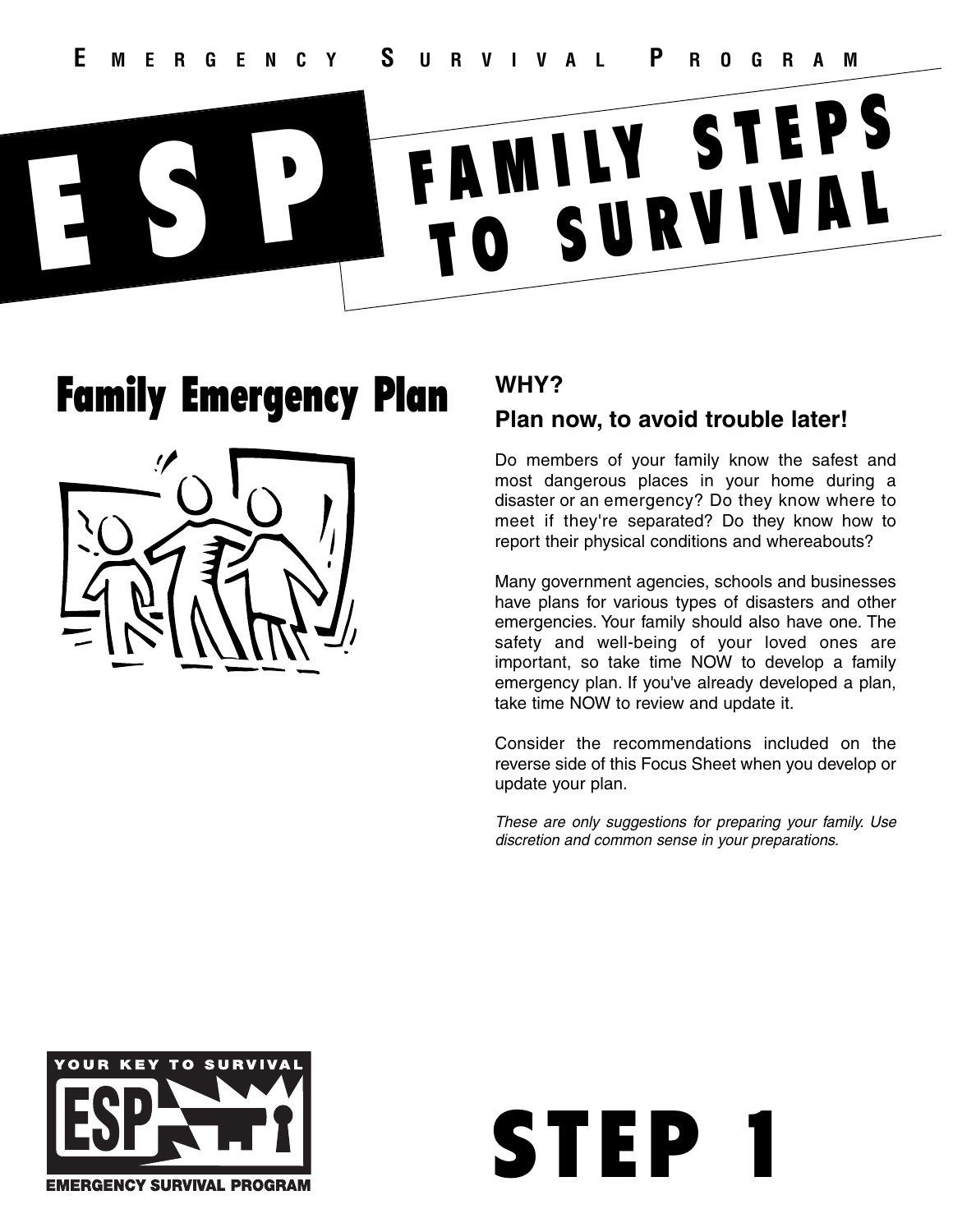### **Your Environment**

**Safe Spots:** Identify objects or places in each room that will provide protection from falling objects:

- $\Box$  Sturdy desks and tables
- $\Box$  Interior walls/corners

*Danger Spots:* Identify objects or places in each room that pose a danger during a disaster or an emergency:

- □ Windows
- $\Box$  Tall unsecured furniture
- $\Box$  Heavy objects on shelves
- $\Box$  Appliances
- $\Box$  Hanging mirrors/plants
- □ Pictures
- $\Box$  Ceiling lights
- $\Box$  Tall unbraced chimneys inside and outside the structure.

*Evacuation Routes:* Locate exits and alternate ways to leave your home should the need arise.

*Utility Shut-offs:* Show everyone where the shut-offs for the following are located:

- □ Water
- □ Gas
- □ Electricitv

Teach everyone when and how to shut them off. Gas should be turned off only if you suspect a leak. Contact your utility company if you're not sure.

### **Special Provisions**

Plan for family members who have special needs, including:

- □ Seniors
- $\Box$  People with disabilities
- □ Children
- $\Box$  Individuals who take special medications
- $\Box$  Individuals who do not speak English
- □ Pets

Make provisions for:

- $\Box$  Evacuation, if required
- $\Box$  Special foods
- $\Box$  Medications/eye glasses
- $\Box$  Life-sustaining equipment
- $\Box$  Wheelchairs, canes, walkers
- □ Strollers

Be sure to store such items in a location that's easy to access.

### **Meeting Plans**

It's important that family members know where and how to reunite after a disaster or an emergency. Knowing everyone is alive and well will help family members cope with the situation more easily.

Include the following in your family emergency plan:

- $\Box$  Out-of-state contact
- $\Box$  Meeting place
- $\Box$  Policies of schools and day-care centers pertaining to:
	- $\square$  Emergency shelter
	- $\square$  Transportation
	- $\Box$  Care for children

Designate someone to pick up your children if you are unable to do so after an emergency. Be sure to check with your school for its policies in reuniting children with parents.

### **Plan Responsibilities**

You and family members will have to attend to many details. So will your neighbors. Get together and develop a plan that covers all potential problems. Assign specific responsibilities to each person based on their probable locations since it may be difficult to travel as a result of the disaster or emergency.

Complete, clip and give each family member the following:

*Extracted and adapted from "Make A Family Earthquake Plan," developed by the California Governor's Office of Emergency Services.*

# **ESP Family Steps to Survival**

This focus sheet is produced as part of the Emergency Survival Program (ESP). ESP is an awareness campaign designed to increase home, neighborhood, business and school emergency preparedness. ESP was developed by the County of Los Angeles. The California Governor's Office of Emergency Services (OES) and representatives from Contra Costa, Imperial, Inyo, Kern, Los Angeles, Marin, Mono, Orange, Riverside, San Bernardino,



San Diego, San Luis Obispo, Santa Barbara, Santa Cruz, and Ventura counties, Southern California Edison, the Southern California Earthquake Center and the American Red Cross assist in the development of campaign materials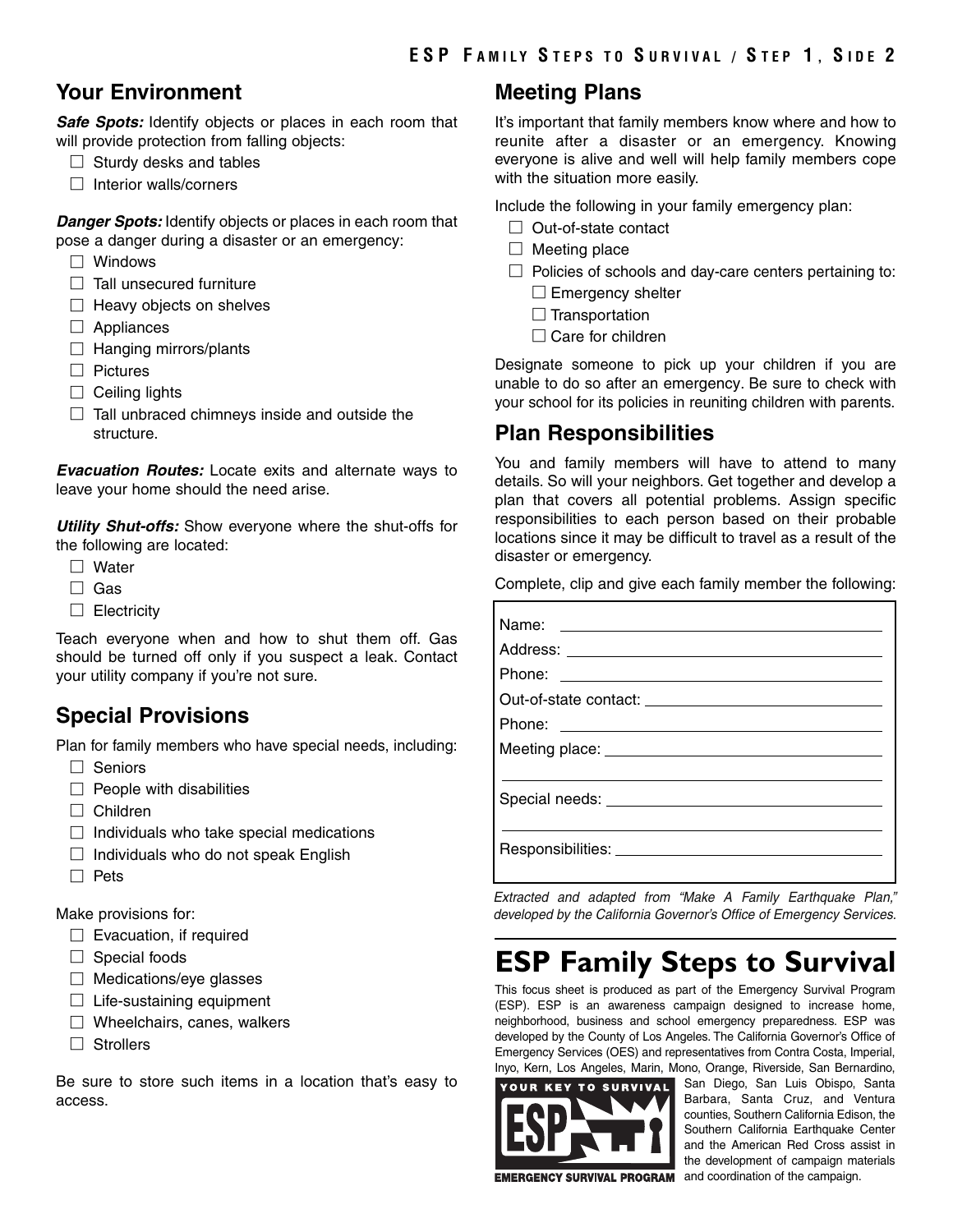# Supply Storage



# **WHY?**

### **Supplies won't help if you can't get to them!**

Flashlights, portable radios, first aid kits and other emergency supplies are essential after earthquakes and other disasters, but only if you can get to and use them. Emergency supplies aren't very useful if you're unable to get to them when you need them. Store your emergency supplies in a location that you can access.

Consider the options presented on the back side of this Focus Sheet. Remember, supplies won't help you if you can't get to them.



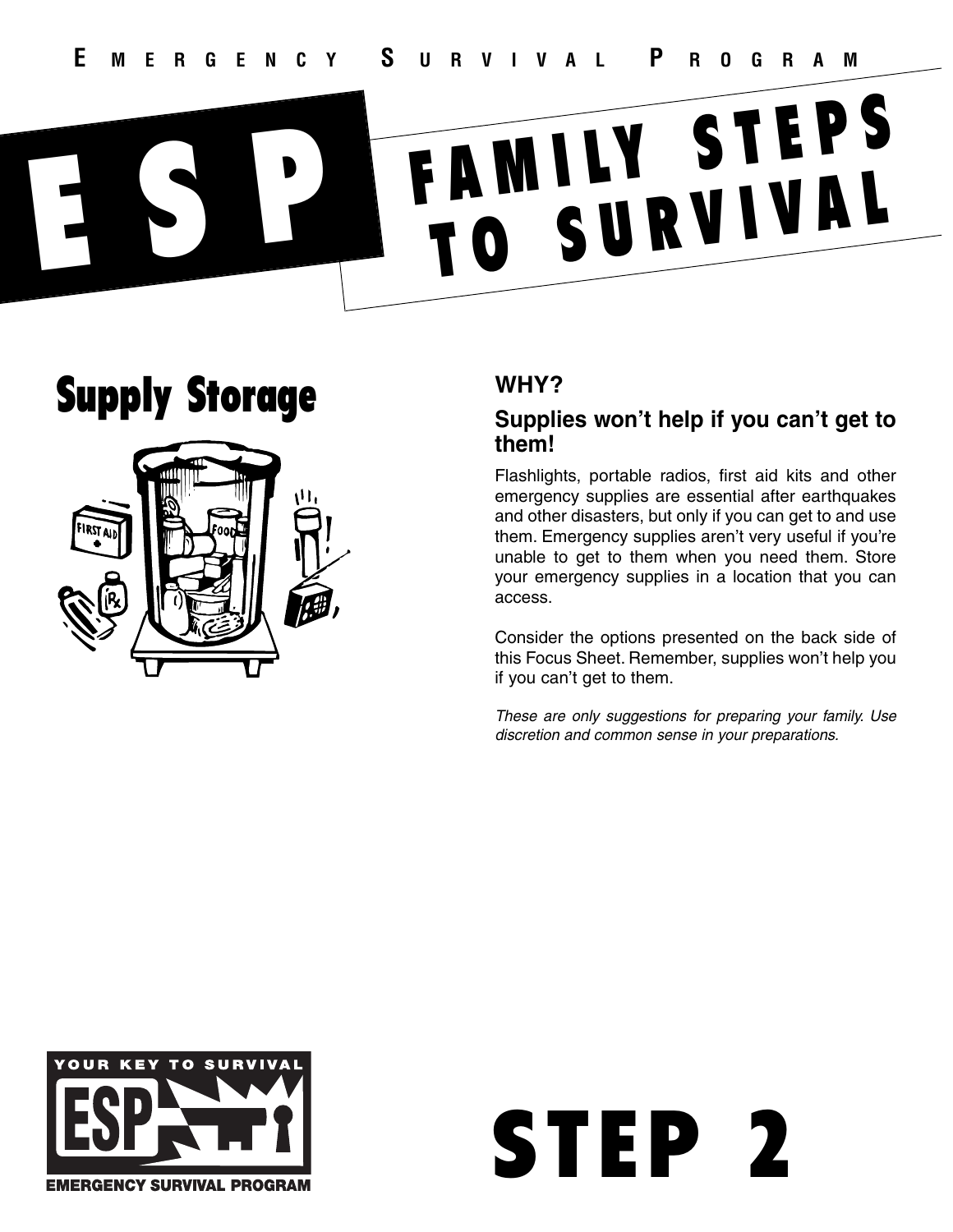### **ESP F AMILY S TEPS TO S URVIVAL / S TEP 2 , S IDE 2**

### **Storage**

There are several options for storing your emergency supplies, including:

- □ Backpacks
- □ Duffel bags
- $\Box$  Heavy plastic trash cans with wheels
- $\Box$  Other containers

One of the most important considerations in storing your supplies is determining a location that you'll have access to after a major earthquake or other disaster. At least two different locations are recommended.

Identify the safe spots in your house as you did when you developed your family emergency plan and conducted your home hazard hunt. Then, determine the locations in which you spend the most time and to which you'll have easy access.

Your options may include storing the supplies in the following locations:

- $\Box$  Under your bed
- $\Box$  In a hallway closet
- $\Box$  In the den
- $\Box$  In another location
- $\Box$  In more than one location such as in a backpack to take with you if you have to leave your home and in the pantry for use while you're at home.

You also might consider storing some of the supplies in different locations. *For example:*

| <b>Supply</b>        | Location          |
|----------------------|-------------------|
| Flashlight           | under/by your bed |
| Sturdy shoes         | under/by your bed |
| Portable radio       | under/by your bed |
| Eye glasses          | under/by your bed |
| Canes, walkers, etc. | by your bed       |
| Adjustable wrench    | at the gas meter  |
| Food, water          | in the pantry     |

Remember, however, that food and water require special considerations:

- $\square$  Empty open packages of sugar, flour, dried fruits and nuts into screw-top plastic jars or air-tight containers to avoid problems with insects and rodents.
- $\Box$  Place food and water stored in the pantry on lower shelves to prevent damage to the container.
- $\Box$  Store your food and water in a dark, cool place to increase their life span.
- $\square$  Do not place plastic containers directly on cement floors. Lead and other contaminants may leak into the food or water if the container is placed on cement.

# **ESP Family Steps to Survival**

This focus sheet is produced as part of the Emergency Survival Program (ESP). ESP is an awareness campaign designed to increase home, neighborhood, business and school emergency preparedness. ESP was developed by the County of Los Angeles. The California Governor's Office of Emergency Services (OES) and representatives from Contra Costa, Imperial, Inyo, Kern, Los Angeles, Marin, Mono, Orange, Riverside, San Bernardino,



San Diego, San Luis Obispo, Santa Barbara, Santa Cruz, and Ventura counties, Southern California Edison, the Southern California Earthquake Center and the American Red Cross assist in the development of campaign materials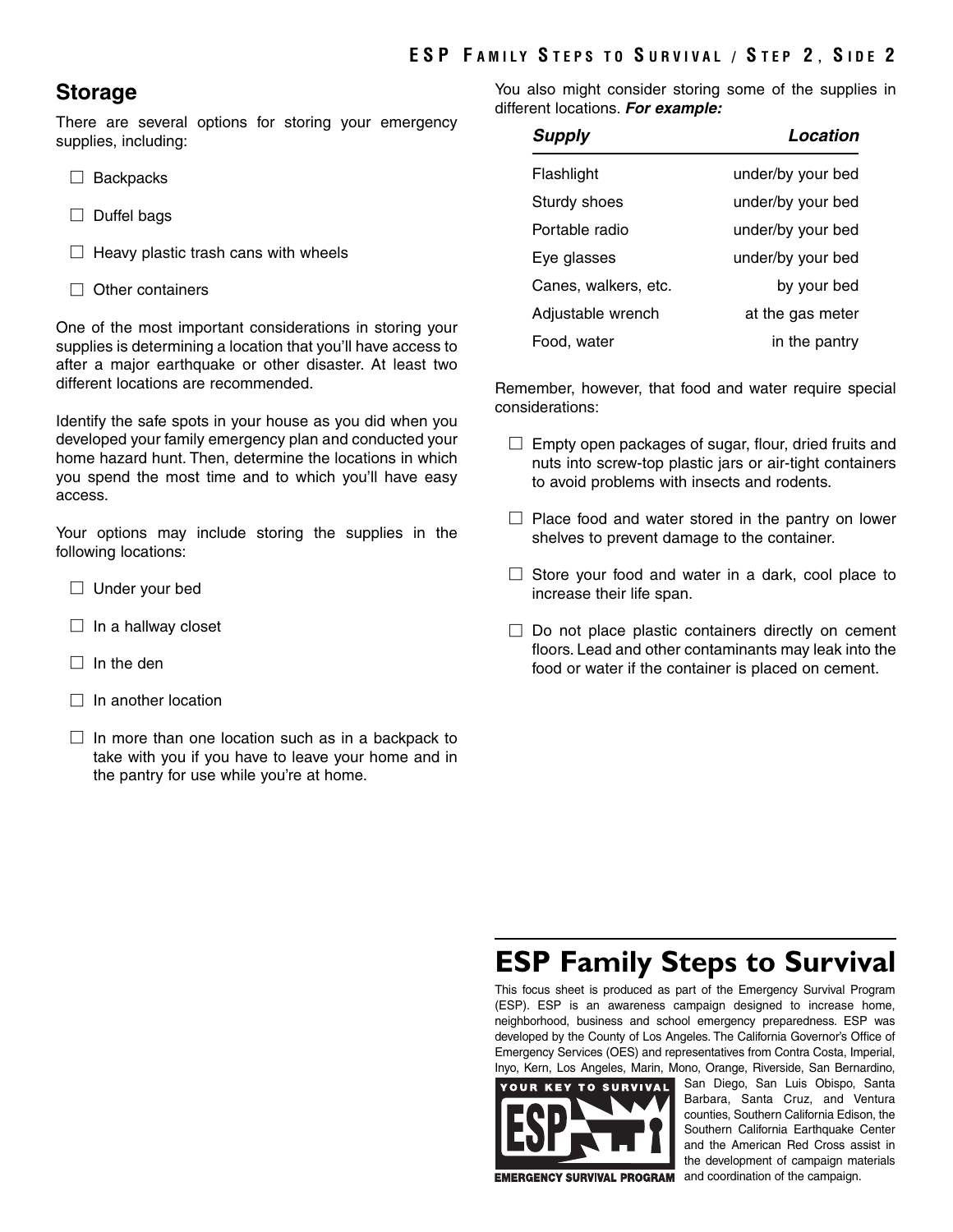# First Aid Training and Supplies



# **WHY?**

### **You might be on your own for 72 hours!**

After a disaster or an emergency, some people get hurt. Are YOU first aid ready? For example, after a major earthquake, many people are unaware that they might be on their own for up to 72 hours or more. You might have to depend on yourself to treat injured family members, friends and coworkers since outside assistance, including 9-1-1 service, might not be available immediately. If you don't have a first aid kit, NOW is the time to buy or assemble one. If you don't know how to administer first aid and cardiopulmonary resuscitation (CPR), enroll in a first aid and CPR class TODAY.

The reverse side of this Focus Sheet includes tips on common injuries, training, and first aid kits.

*These are only suggestions for preparing your family. Use discretion and common sense in your preparations.*

STEP 3

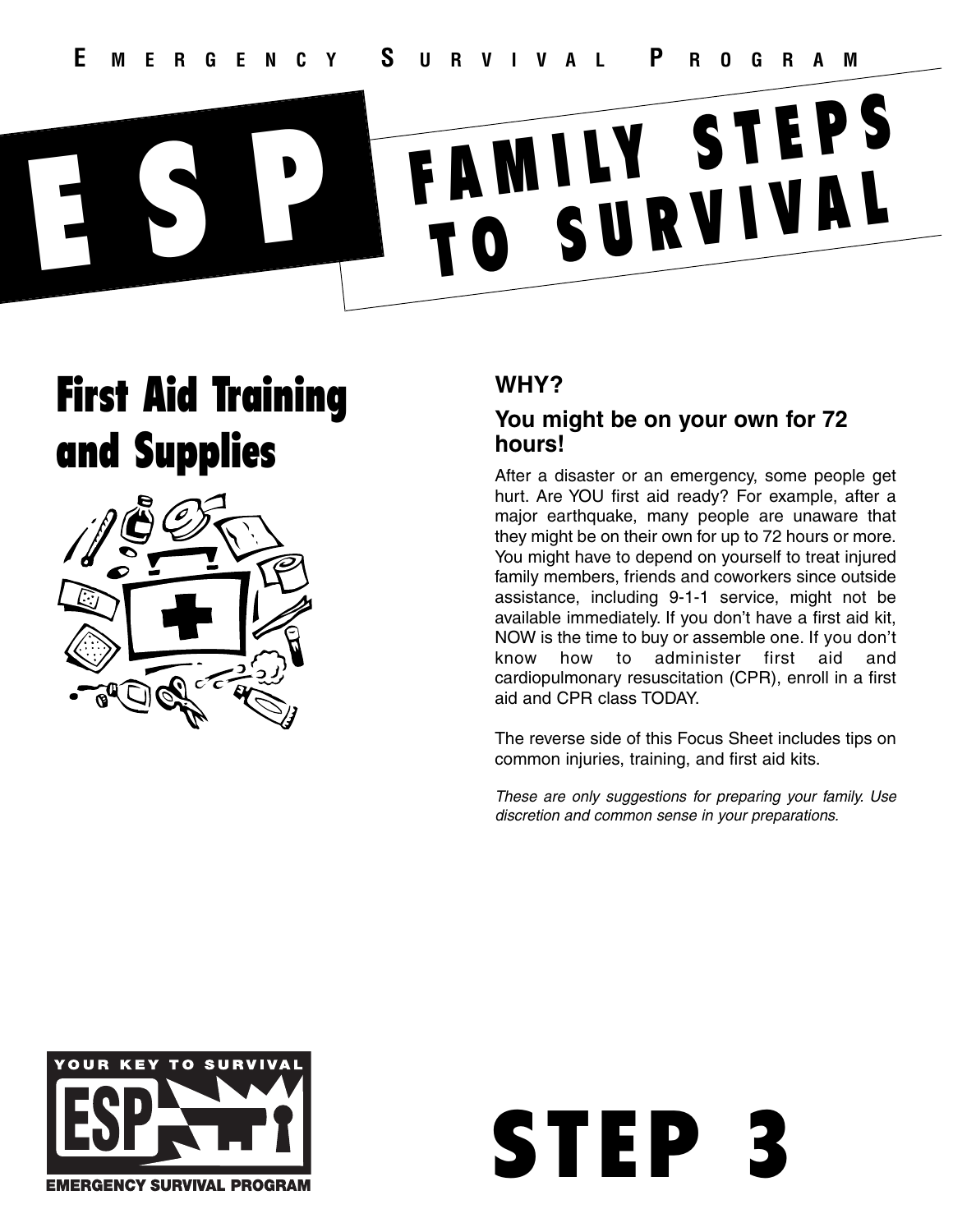## **Common Injuries**

Earthquakes can cause a number of injuries. Their most common injuries and effects include:

- $\square$  Bleeding
- □ Broken bones
- □ Burns
- $\square$  Cuts from flying/broken glass
- □ Shock
- $\Box$  Stopped breathing

## **First Aid Courses**

After a major disaster or other emergency, immediate medical assistance, including 9-1-1, might not be available. You might have to treat family members, friends and coworkers who suffer broken bones, cuts and other injuries. Take time NOW to learn first aid and CPR. Courses for adults and children are available through organizations such as local chapters of the American Red Cross, hospitals and community centers.

- $\Box$  Blunt-tipped scissors
- $\Box$  Latex gloves
- $\square$  Eye cup or small plastic cup to wash out eyes
- $\Box$  Emergency (foil) blanket
- □ Thermometer
- $\Box$  Antibiotic salve
- □ Tweezers
- $\Box$  High-absorbency pads
- □ Wound disinfectant
- $\Box$  Saline for eye irrigation
- $\Box$  Small paper cups
- $\Box$  Aspirin or acetaminophen
- $\Box$  Liquid soap
- □ Tissues
- □ Cold compress
- $\Box$  Smelling salts

Keep this kit with your other emergency supplies.

# **First Aid Kits**

Make sure you have everything you need to treat injuries that might occur during a disaster or emergency. Assemble and store an emergency first aid kit that includes:

- $\Box$  First aid book
- □ Bandages
- $\Box$  Adhesive tape
- $\Box$  Butterfly bandages
- $\Box$  3" elastic bandages
- $\Box$  Roller bandages
- □ Dust masks
- $\Box$  4x4 sterile gauze dressings (individually wrapped)
- $\Box$  Magnifying glass to see splinters
- $\Box$  Nonallergenic adhesive tape
- $\Box$  Safety pins
- □ Scissors
- $\Box$  Triangular bandages
- $\Box$  Antiseptic wipes

# **ESP Family Steps to Survival**

This focus sheet is produced as part of the Emergency Survival Program (ESP). ESP is an awareness campaign designed to increase home, neighborhood, business and school emergency preparedness. ESP was developed by the County of Los Angeles. The California Governor's Office of Emergency Services (OES) and representatives from Contra Costa, Imperial, Inyo, Kern, Los Angeles, Marin, Mono, Orange, Riverside, San Bernardino,



San Diego, San Luis Obispo, Santa Barbara, Santa Cruz, and Ventura counties, Southern California Edison, the Southern California Earthquake Center and the American Red Cross assist in the development of campaign materials **EMERGENCY SURVIVAL PROGRAM** and coordination of the campaign.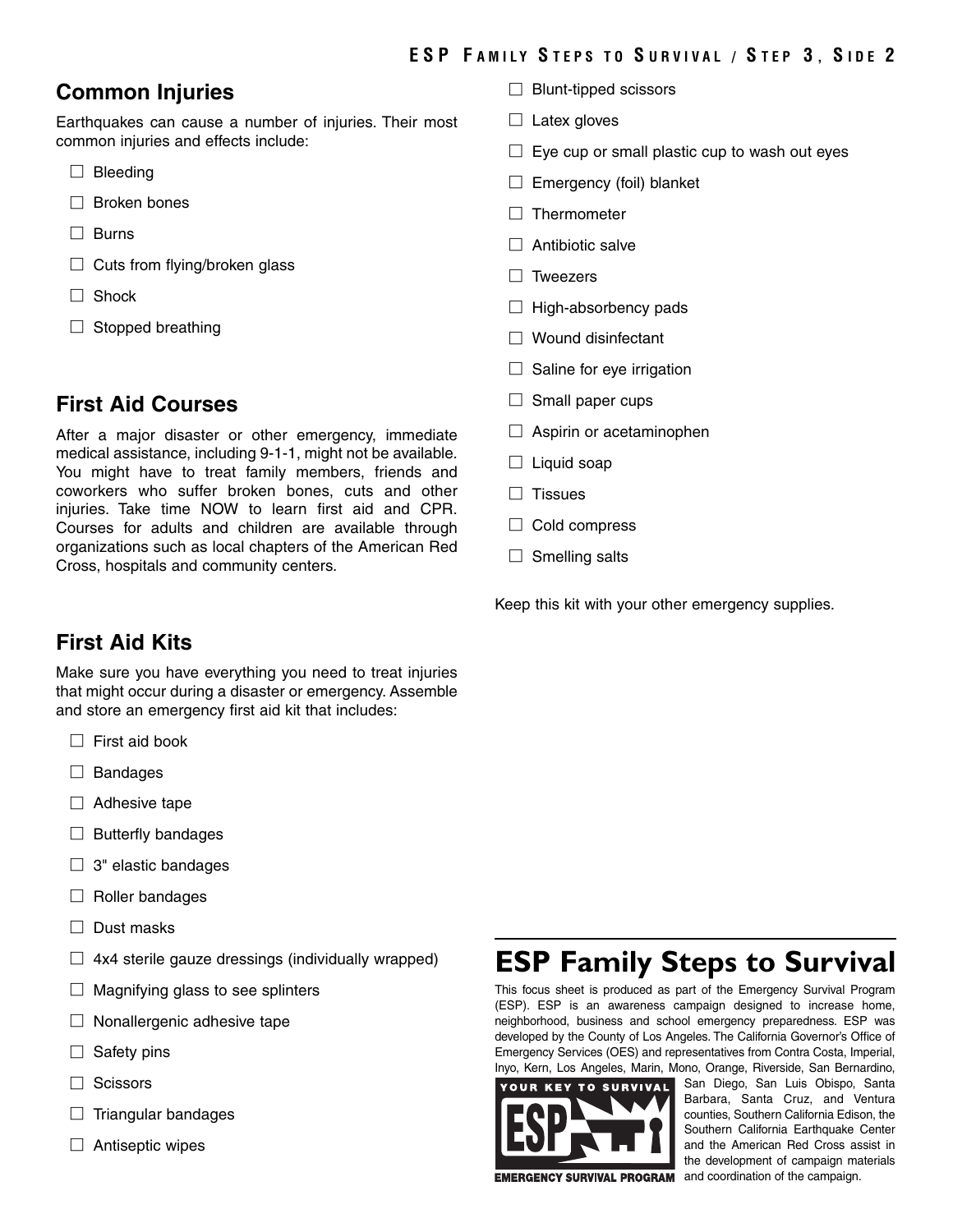# Drop, Cover, and Hold On



# **WHY?**

## **Practice promotes preparedness!**

Every state in the U.S. is prone to earthquakes. Earthquakes such as the magnitude-7.3 Landers, CA temblor in 1992 can strike at any time and cause numerous deaths and injuries.

Experience also shows us that even moderate earthquakes—in the magnitude 5 to 6.9 range—can cause a significant number of deaths and injuries. The magnitude-6.7 Northridge, CA earthquake in 1994 caused 57 deaths, more than 10,000 injuries and an estimated \$40-42 billion in property losses.

Learn what to do during an earthquake—whether you're at home, work or school. Taking the proper actions can save lives and reduce your risk of death and injury.

Use the information on the reverse side of this Focus Sheet to help you become more prepared. Take part in earthquake safety exercises such as annual Earthquake Drop, Cover, and Hold On drills. Contact your local office of emergency services for more information.



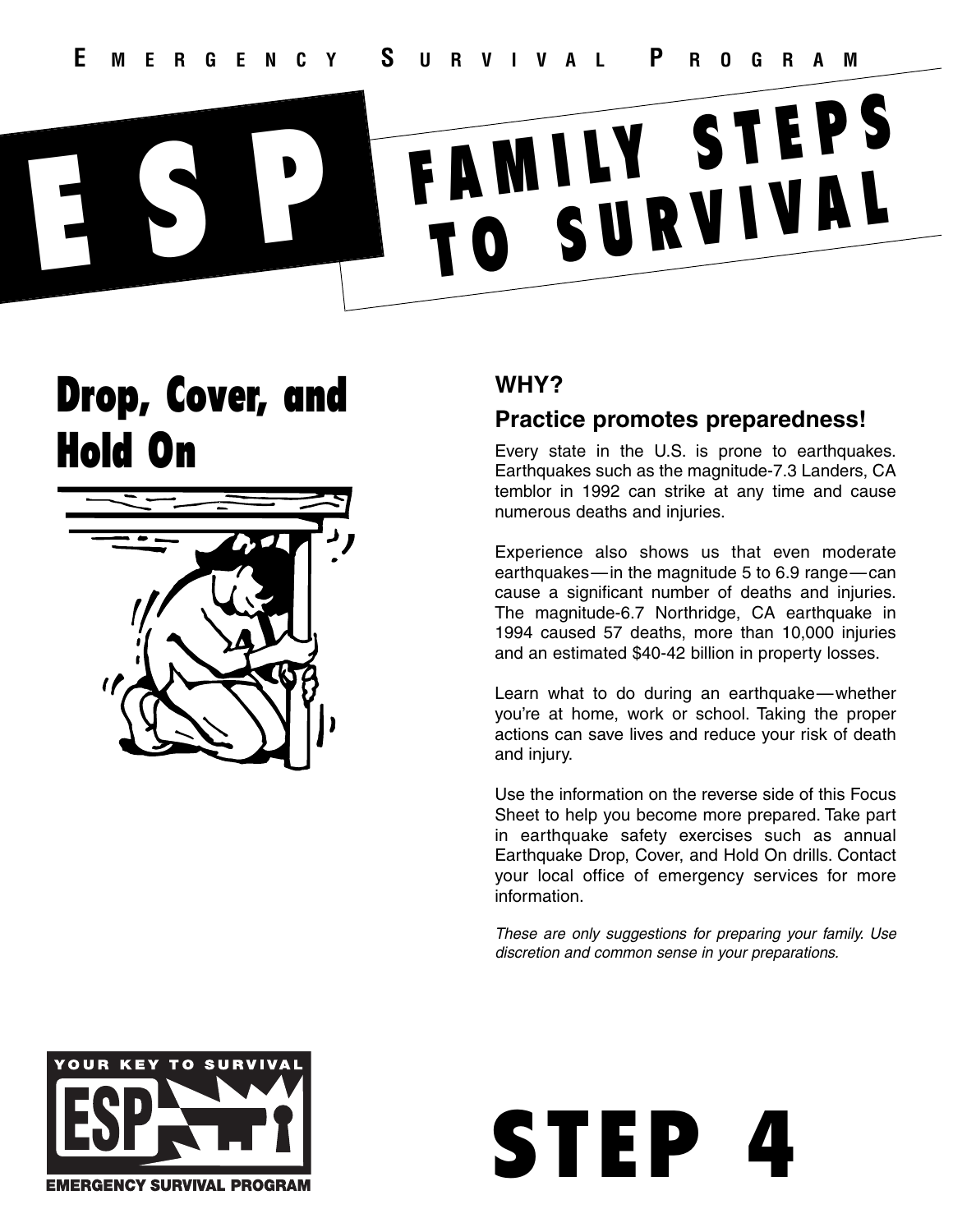#### **How**

If an earthquake strikes while you're **INDOORS,** follow the steps below:

**DROP** down to the floor. Avoid windows, bookcases, file cabinets, heavy mirrors, hanging plants and other heavy objects that could fall. Watch out for falling plaster or ceiling tiles. (Protective window coating and materials for anchoring computers, televisions and other breakable items are now available.)

Take **COVER** under a sturdy desk, table or other piece of furniture **until the shaking stops.** If that's not possible, seek cover against an interior wall and protect your head and neck by covering them with your arms. Avoid danger spots near windows, hanging objects, mirrors and tall furniture.

**HOLD ON** to the leg of a sturdy desk, table or other piece of furniture if you take cover under it. Be ready to move with it. **HOLD** the position **until the ground stops shaking and it's safe to move.**

### **Other Locations**

Earthquakes don't always occur when you and your family are at home, work or school. **If you are in a public place, remain calm and do not rush for exits.** Take the time in any location to identify alternate exits. Here are some additional safety tips if you're at specific locations when the shaking starts:

- □ If you're in an **OFFICE BUILDING**, don't use the elevators. Don't be surprised if the fire alarm, burglar alarm or sprinkler system comes on.
- □ If you're **OUTDOORS** and can safely do so, move to a clear area, away from trees, signs, windows, buildings, electrical wires and poles.
- □ If you're on a **SIDEWALK NEAR BUILDINGS**, duck into a doorway to protect yourself from falling bricks, glass, plaster and debris.
- $\Box$  If you're **DRIVING**, pull over to the side of the road, stop and set the parking brake. Try to avoid overpasses, bridges, power lines, signs and other hazards. Stay inside the vehicle **until the shaking is over.** Do not exit your car if wires have fallen on it.
- □ If you're in a **CROWDED STORE OR OTHER PUBLIC PLACE,** don't rush for exits. Move away from display shelves containing objects that could fall.
- □ If you're in a **WHEELCHAIR,** stay in it. If possible, move to cover, lock your wheels and protect your head with your arms.
- $\Box$  If you're in the **KITCHEN**, turn off the stove and move away from it, the refrigerator and overhead cupboards. [Anchor appliances and install safety latches on cupboard doors **NOW**.]
- □ If you're in a **STADIUM OR THEATER**, stay in your seat and protect your head with your arms. If possible, try to crouch down so that your head is below the top of the chair. Don't try to leave **until the shaking is over.** Leave in a calm, orderly manner when the shaking stops and you are instructed to do so.

**Be prepared for aftershocks. Plan where you will take cover when aftershocks occur.**

*Adapted from materials developed by the Governor's Office of Emergency Services.*

# **ESP Family Steps to Survival**

This focus sheet is produced as part of the Emergency Survival Program (ESP). ESP is an awareness campaign designed to increase home, neighborhood, business and school emergency preparedness. ESP was developed by the County of Los Angeles. The California Governor's Office of Emergency Services (OES) and representatives from Contra Costa, Imperial, Inyo, Kern, Los Angeles, Marin, Mono, Orange, Riverside, San Bernardino,



San Diego, San Luis Obispo, Santa Barbara, Santa Cruz, and Ventura counties, Southern California Edison, the Southern California Earthquake Center and the American Red Cross assist in the development of campaign materials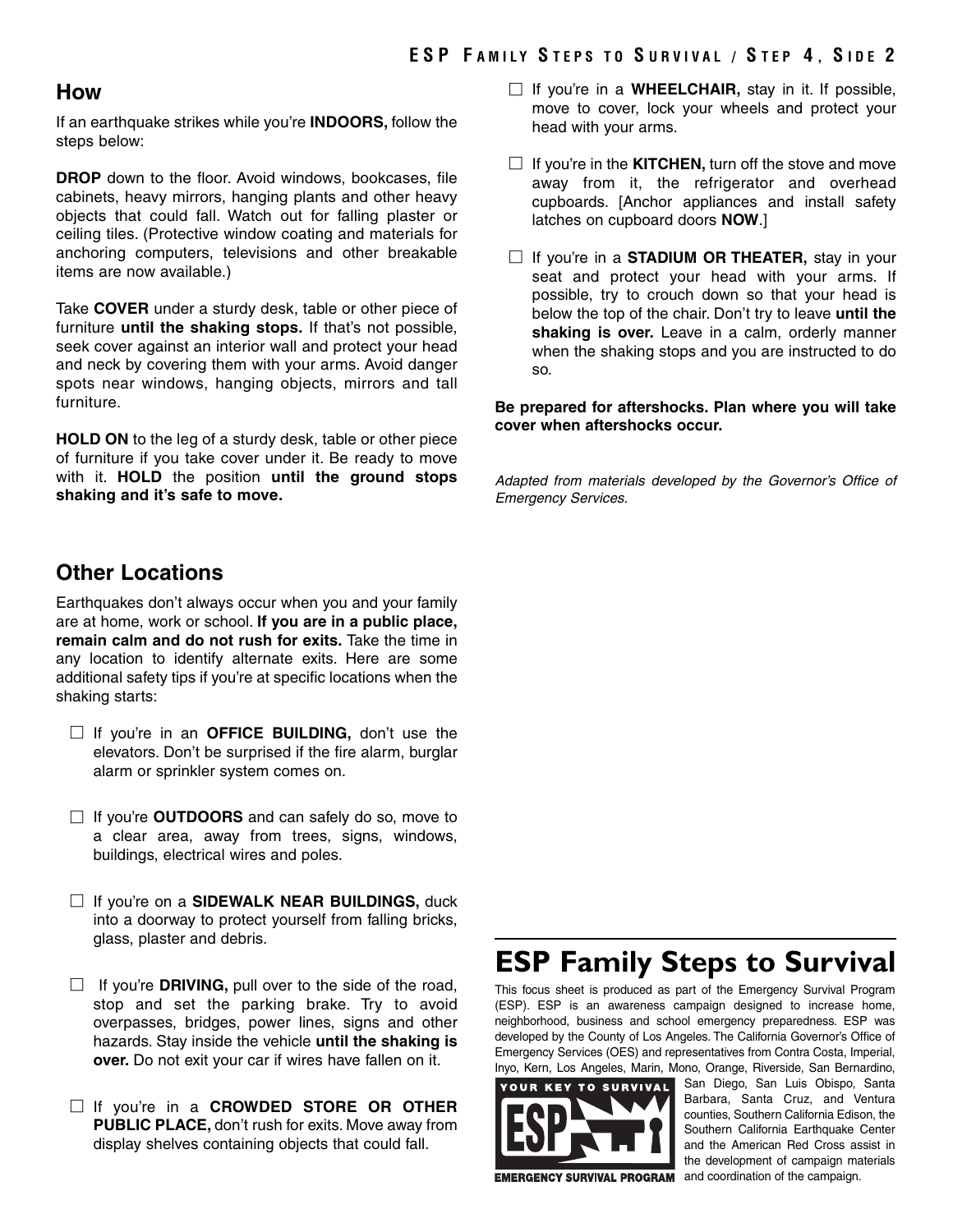# Car Kit and Office Kit



# **WHY?**

# **You might not be at home!**

No one knows whether he or she will be at home, at work or on the road when a damaging disaster strikes. Such an event could severely damage transportation routes or cause their temporary closure.

As a result, you might have to use alternate driving routes, abandon your car and walk home or remain where you are. Store emergency supply kits at work and in your vehicle to help make your situation less stressful.

Be sure to keep gasoline in your tank. If an earthquake occurs while you are driving, pull over to the side of the road and stop. Try to avoid stopping under overpasses, power lines or other objects that could fall.

The reverse side of this Focus Sheet includes recommendations on supplies you should store at work and in your car for use after a disaster or emergency.

*These are only suggestions for preparing your family. Use discretion and common sense in your preparations.*

STEP

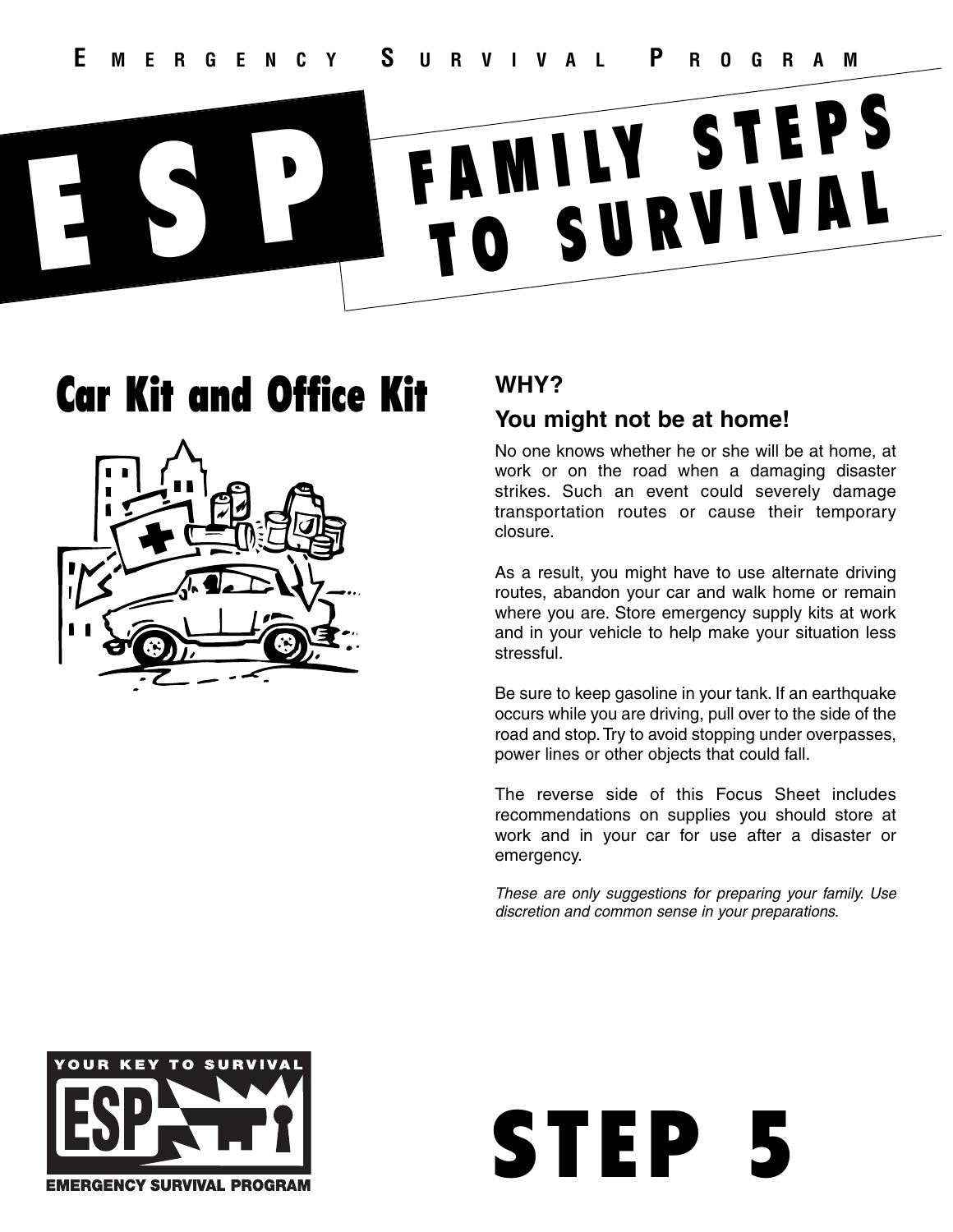### **Car and Work Kit Supplies**

Be sure to store a backpack, duffel bag or tote bag containing the following emergency supplies at work and in your car:

- □ **Bottled water:** At least a 72-hour supply (minimum one gallon per person, per day) to avoid significant losses of body fluids.
- □ **Nonperishable food:** Dried fruit, unsalted nuts and crackers, energy bars, etc.
- □ **First aid kit and book:** To provide medical assistance to yourself, passengers, coworkers and others who may require aid.
- □ **Sealable plastic bags:** To dispose of trash, waste, etc.
- □ Flashlights, spare batteries and bulbs: To provide light if you need to walk home, find evacuation routes at night or if lights are out.
- □ **Battery-operated radio, spare batteries:** To obtain official information and instructions.
- □ **Essential medication:** At least a 72-hour supply of essential prescription medications to maintain your health and provide comfort while walking home or waiting for roads to reopen.
- □ **Tools:** Screwdrivers, pliers, crowbars, etc., to help with debris removal and light search and rescue.
- □ **Premoistened towelettes:** For personal hygiene.
- □ **Extra clothes:** Shirts, pants, blouses, jackets, etc., that are comfortable.
- □ **Sturdy shoes:** To protect your feet from broken concrete, glass and other debris.
- □ **Manual can opener:** To open canned goods contained in your emergency food supply.
- □ **Sturdy work gloves:** To protect your hands from sharp objects you may attempt to lift.

Be sure to also include the following items in your car kit:

- □ **Reflectors:** To warn approaching vehicles that your car is stopped or abandoned. Check and/or replace them as needed.
- □ **Blanket or sleeping bag:** To provide warmth and comfort if you sleep in your car or outdoors while en route home.
- □ **Fire extinguisher:** To put out small fires.
- □ **Local maps:** To guide you if you use alternate routes to walk or drive to your destination.
- □ **Hat or visor:** To provide protection from the sun.
- □ **Whistle:** To attract attention and call for help.
- □ **Pen or pencil and tablet:** To leave messages if you abandon your car. Be sure to specify the date and time and your destination.

# **ESP Family Steps to Survival**

This focus sheet is produced as part of the Emergency Survival Program (ESP). ESP is an awareness campaign designed to increase home, neighborhood, business and school emergency preparedness. ESP was developed by the County of Los Angeles. The California Governor's Office of Emergency Services (OES) and representatives from Contra Costa, Imperial, Inyo, Kern, Los Angeles, Marin, Mono, Orange, Riverside, San Bernardino,



San Diego, San Luis Obispo, Santa Barbara, Santa Cruz, and Ventura counties, Southern California Edison, the Southern California Earthquake Center and the American Red Cross assist in the development of campaign materials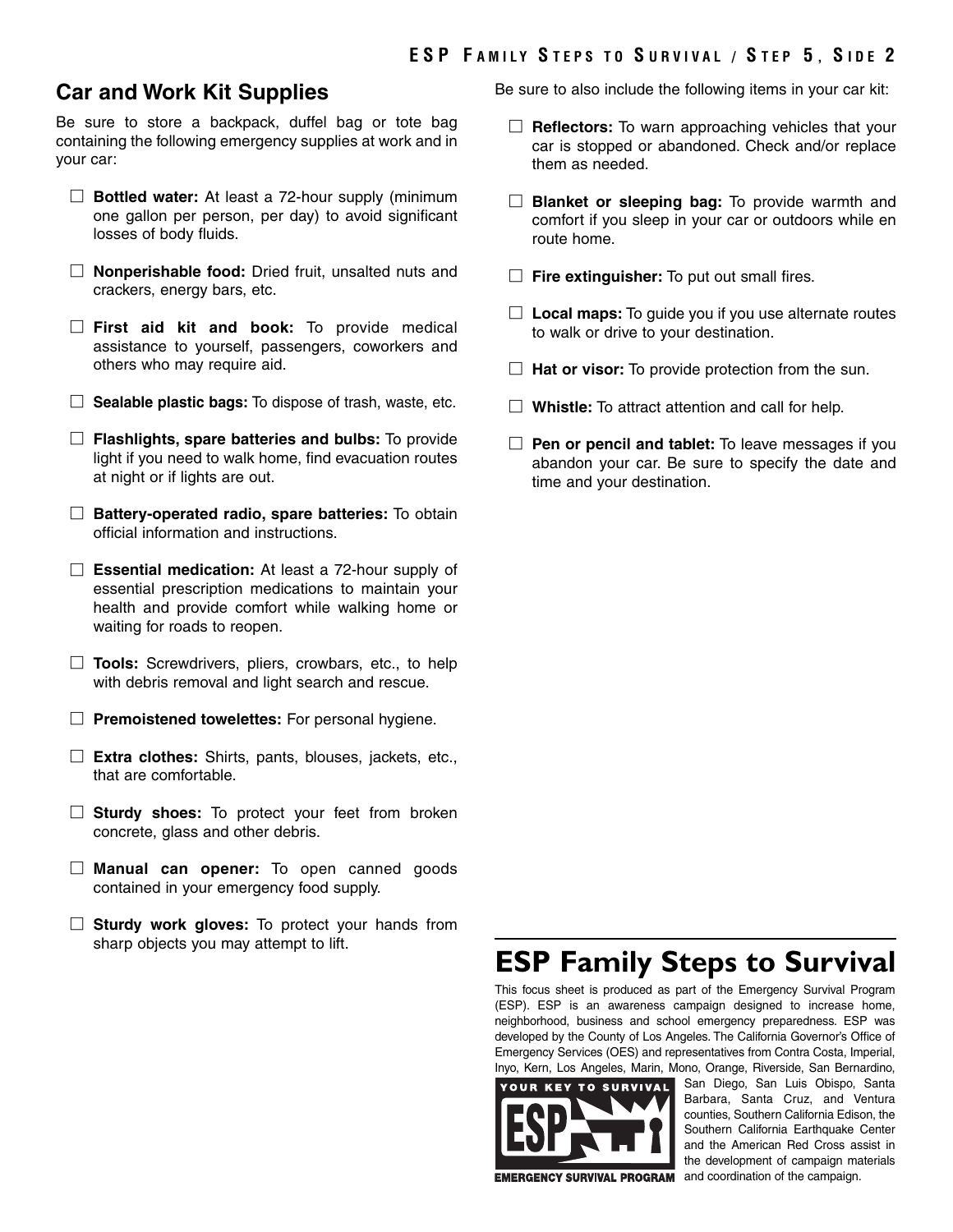# Emergency Cash and Important Documents



# **WHY? Stash some cash!**

A disaster may disrupt power. If this should happen, it won't be "business as usual." Banks and ATM's might be closed for an indefinite period, so your money in the bank will stay there.

Your emergency kit should include a sufficient amount of cash to get you through the emergency period. You'll need cash to purchase food, gas and other emergency supplies. Small bills—ones, fives and tens—are best.

Be sure you also include plenty of change to call your out-of-state contact from a public phone. (Public phone lines are among the first to be restored after a disaster.) You also can use your calling card to make the call.

You'll also need insurance policies, birth certificates and other vital records after a damaging disaster. Take steps NOW to protect them. The reverse side of this Focus Sheet includes examples of documents you should have and suggestions on how to safely store them.



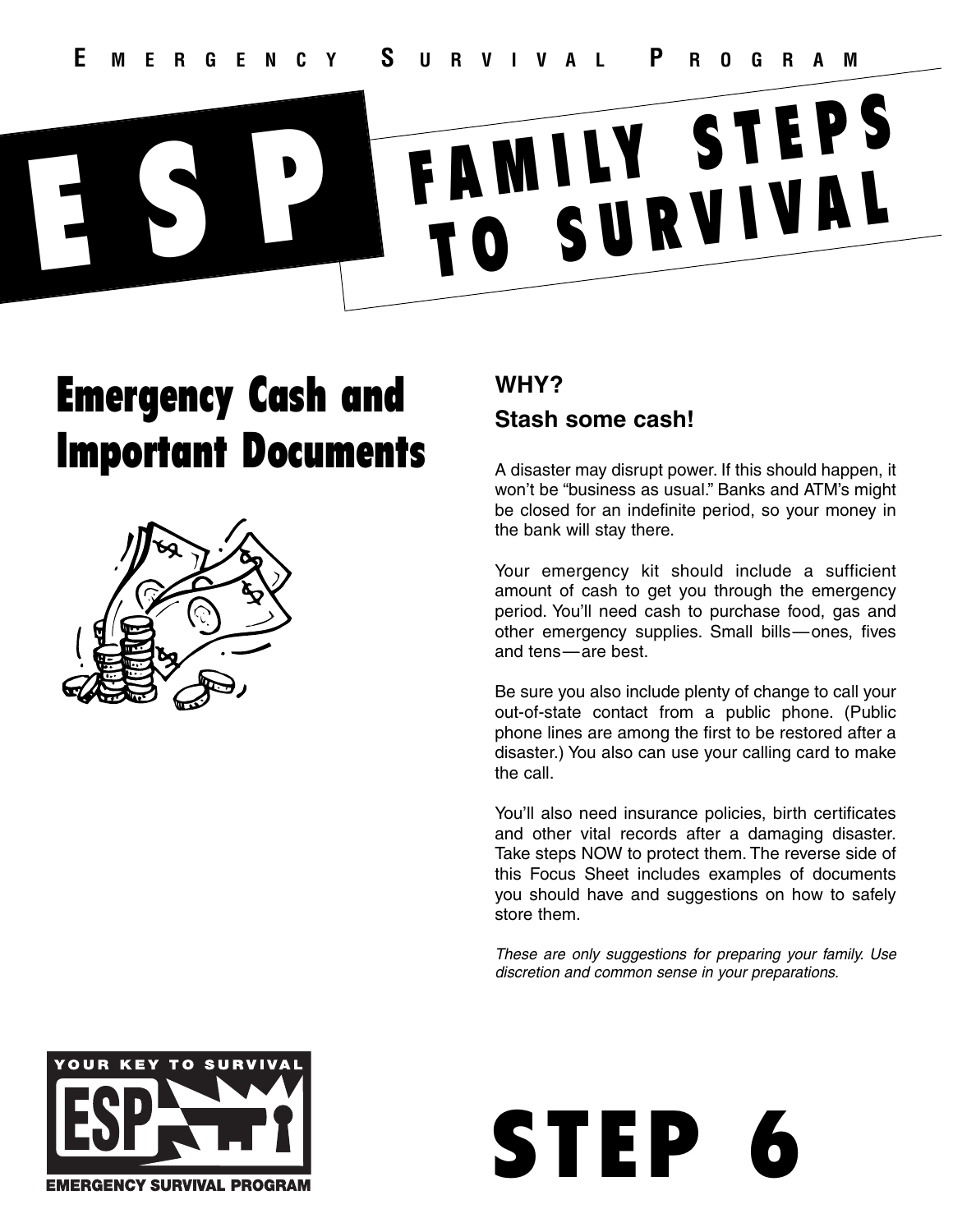### **Important Documents**

After a damaging disaster or emergency, you'll need vital personal documents and information for insurance claims and other matters. Keep the following items and documents and/or copies of them in a safe deposit box, freezer or another safe place:

- $\Box$  Social security cards
- $\Box$  Birth certificates
- □ Marriage and death records
- □ Drivers' licenses
- $\Box$  Credit cards
- $\Box$  Insurance policies
- $\Box$  Recent income tax returns
- $\Box$  Mortgage or rental receipts
- $\Box$  Employment paycheck stubs
- □ Deeds
- $\Box$  Stocks and bonds
- $\Box$  Savings and checking account books
- $\Box$  Documentation of valuables
- □ Computers
- □ Stereo systems
- $\Box$  Televisions
- □ Jewelry
- □ Cars
- □ Cameras

Video or photo documentation will facilitate insurance claims.

- □ Wills
- $\Box$  Health history, allergies, blood types
- $\Box$  Recent photos of family members for identification purposes

## **Storage Tips**

Several options for safely storing valuables and important documents are available to you, including the following:

- $\Box$  Fireproof storage box or safe deposit box
- $\square$  Freezer (make sure you tightly seal documents in a freezer bag before placing them in the freezer)
- $\Box$  The home of your out-of-state contact (send only copies of documents, not the originals)

### **Quick Reference**

Complete and use the form provided below as a quick, pocket reference about vital information and documents.

| SS#:                                  |                               |
|---------------------------------------|-------------------------------|
|                                       |                               |
|                                       |                               |
|                                       |                               |
| Company: <u>_____________________</u> | Phone: ________________       |
| <b>Family Members</b>                 | <b>Social Security Number</b> |
|                                       |                               |
|                                       |                               |
|                                       |                               |
|                                       |                               |
|                                       |                               |
|                                       |                               |
|                                       |                               |

*Sources for this document included the FEMA publication* "Are You Ready? Your guide to disaster preparedness."

# **ESP Family Steps to Survival**

This focus sheet is produced as part of the Emergency Survival Program (ESP). ESP is an awareness campaign designed to increase home, neighborhood, business and school emergency preparedness. ESP was developed by the County of Los Angeles. The California Governor's Office of Emergency Services (OES) and representatives from Contra Costa, Imperial, Inyo, Kern, Los Angeles, Marin, Mono, Orange, Riverside, San Bernardino,



San Diego, San Luis Obispo, Santa Barbara, Santa Cruz, and Ventura counties, Southern California Edison, the Southern California Earthquake Center and the American Red Cross assist in the development of campaign materials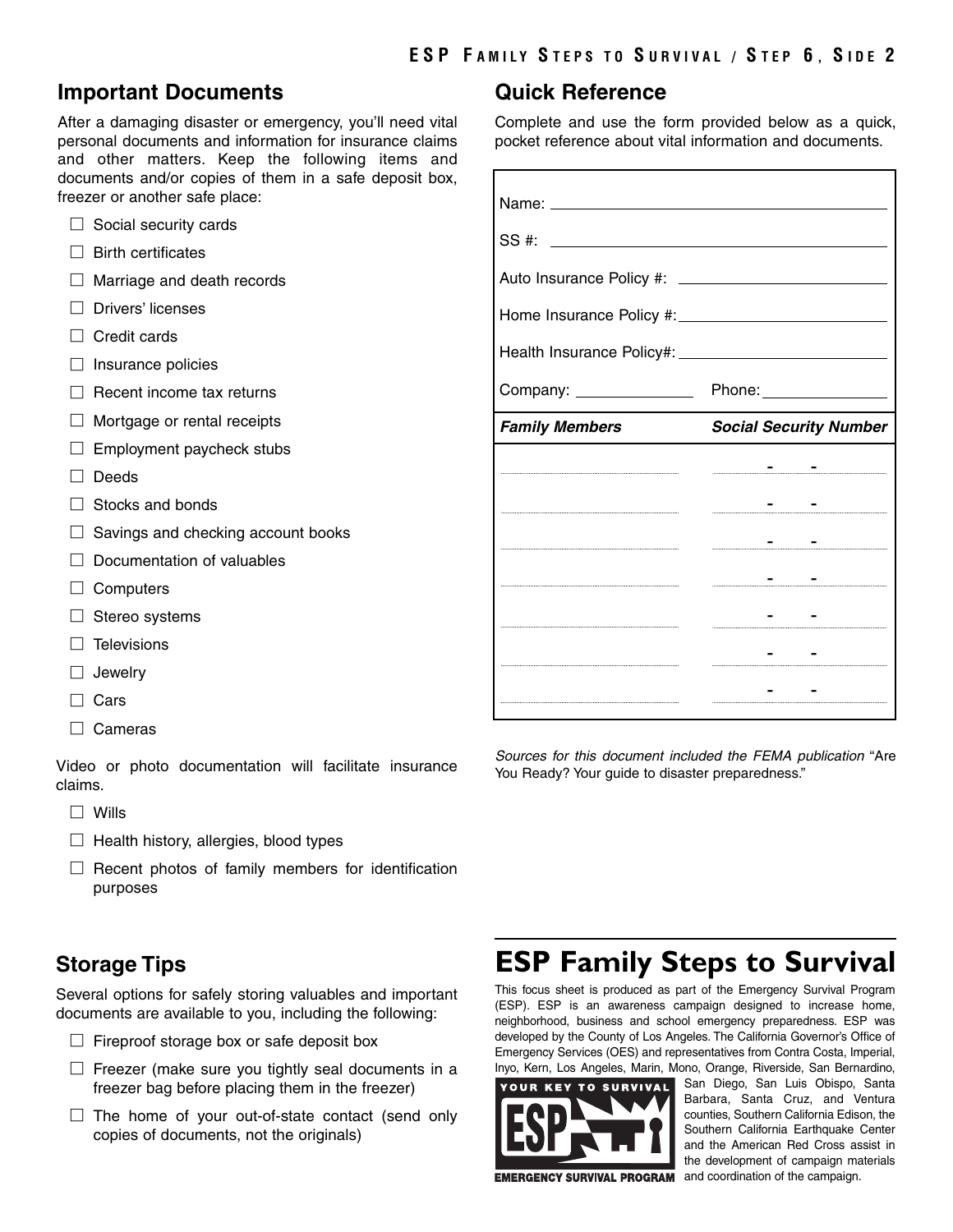# Camping Out Earthquake Style



# **WHY?**

## **You might not be able to cook indoors!**

A strong earthquake, flood, wild fire or other disaster could severely damage or impair utility systems, including gas lines, for long periods, forcing you to live and cook outdoors for several days.

Prepare to do so NOW by including outdoor cooking and camping supplies as part of your emergency kit. Tips on preparing to live and cook outdoors are featured on the reverse side of this Focus Sheet.

# **Outdoor Cooking**

If an emergency disrupts utility services and forces you to cook outdoors, you can use a camp stove or charcoal grill, but remember: use these items for cooking only if you're outdoors.

If necessary, you also can use candle warmers and sternos to heat your food. You can heat canned food in the can, but you must remove the paper and the lid first to let steam escape. Chafing dishes and fondue pots also can be used as containers.

Other cooking options include the stove in your recreational vehicle.



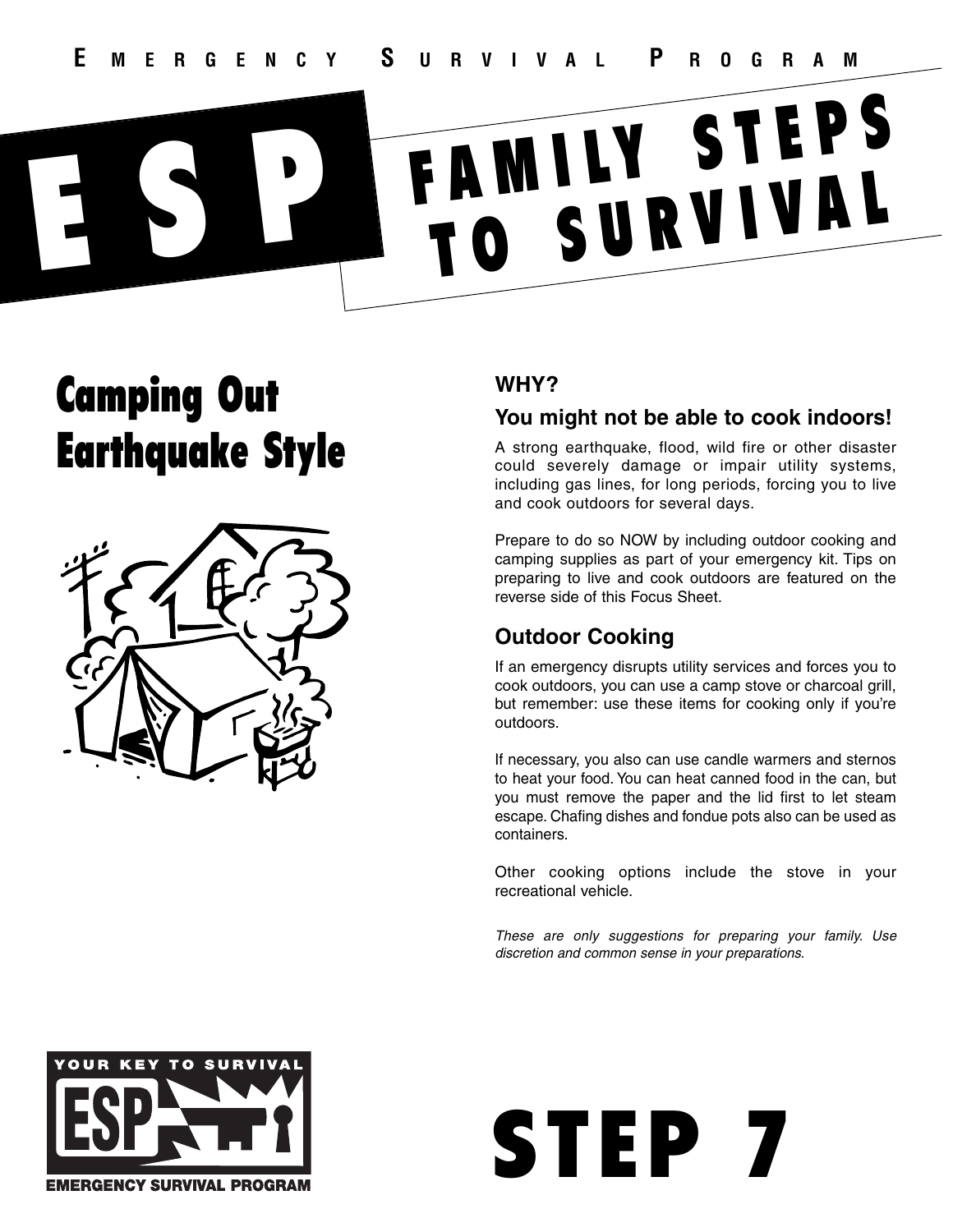# **Cooking Supplies**

Be sure to store at least enough of the cooking supplies to last 72 hours. Choose the supplies for cooking that best suit your family's needs. A list of options follows:

#### *Essential supplies*

- $\Box$  Barbecue or other outdoor grill
- □ Camp stove
- $\Box$  Sterno-type fuel

#### *Fuels\**

- $\Box$  Charcoal and lighter fluid
- □ Propane
	- \*Check local laws regarding the use of these products.

#### *Supplies*

- $\Box$  Disposable plates
- $\Box$  Disposable cups
- $\Box$  Disposable eating utensils
- $\Box$  Paper towels
- □ Pots, pans
- $\Box$  Waterproof matches or a lighter

#### *Utensils*

- $\Box$  Forks, knives and spoons
- $\Box$  Manual can opener
- $\Box$  Tongs with long wooden handles to pick up heated containers

# **Outdoor Living**

Be sure to have the following supplies available so you and your family are prepared to live outdoors if an earthquake or another emergency severely damages your home or your utility service is interrupted:

#### *Essentials*

- $\Box$  Battery-operated radios, flashlights
- $\Box$  Blankets, sleeping bags
- $\Box$  Canopy or tarp
- □ Clothing
- $\Box$  Rain gear
- $\Box$  Sturdy shoes
- $\Box$  Essential medications
- $\Box$  First aid book and kits
- $\Box$  Food (nonperishable)
- $\Box$  Local maps
- $\Box$  Rope, tape and trash bags
- $\Box$  Shovel, hammer and ax
- $\Box$  Tent(s)
- $\Box$  Water for cooking, drinking and hygiene

#### *Personal hygiene*

- $\Box$  Baking soda to absorb odors
- □ Deodorant
- $\square$  Lip balm
- □ Mouthwash
- $\Box$  Plastic trash bags
- □ Portable shower
- □ Portable toilet or bucket
- □ Soap
- □ Sunscreen
- $\Box$  Toothbrushes and toothpaste
- $\square$  Towelettes
- $\Box$  Wash cloths

#### *Psychological comfort*

- □ Candy
- □ Cards
- $\Box$  Family photos
- □ Games

## **Special Tips**

- $\Box$  If possible, include foods that do not require cooking.
- $\square$  Use foods stored in your refrigerator first. An unplugged refrigerator will remain cold for 24 hours if you don't open the door. Cook foods in your freezer next. Cook foods stored on shelves last.
- $\Box$  Store fuels in a ventilated area such as a garage or storage shed, away from water heaters.
- $\square$  Do not camp under power lines, trees or other objects that could fall.

# **ESP Family Steps to Survival**

This focus sheet is produced as part of the Emergency Survival Program (ESP). ESP is an awareness campaign designed to increase home, neighborhood, business and school emergency preparedness. ESP was developed by the County of Los Angeles. The California Governor's Office of Emergency Services (OES) and representatives from Contra Costa, Imperial, Inyo, Kern, Los Angeles, Marin, Mono, Orange, Riverside, San Bernardino,



San Diego, San Luis Obispo, Santa Barbara, Santa Cruz, and Ventura counties, Southern California Edison, the Southern California Earthquake Center and the American Red Cross assist in the development of campaign materials **EMERGENCY SURVIVAL PROGRAM** and coordination of the campaign.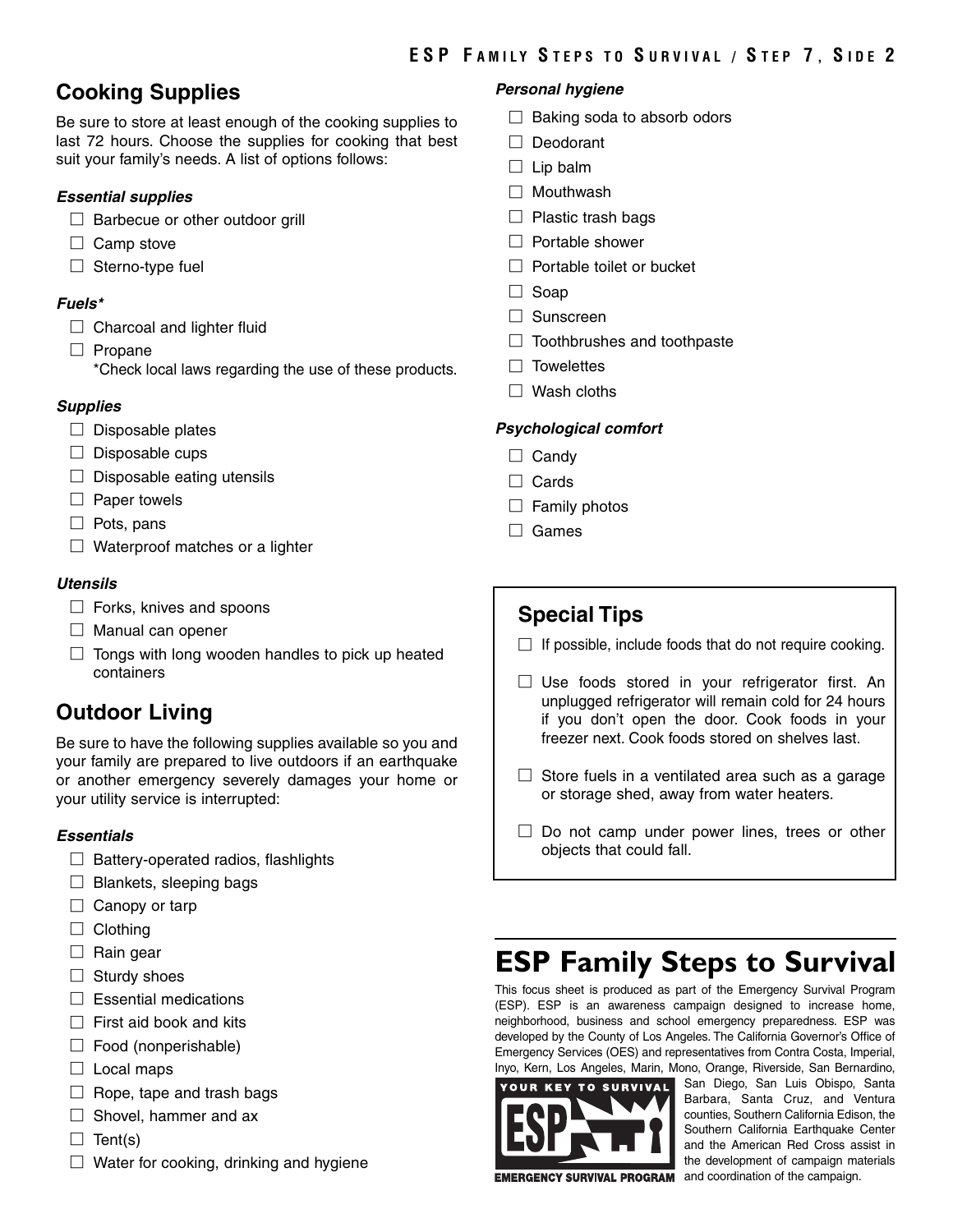# Freshen Up Your Water and Food Supplies



# **WHY?**

# **To increase your safety and comfort!**

You can't exist very long without water. It's essential to life.

Food also is important. Many of us could survive without it for several days, but the energy, psychological comfort and nutrition it provides are essential after experiencing a damaging disaster or major emergency.

There's no assurance that food and water will be available. For example, the Northridge earthquake severely damaged the water distribution system in the City of Los Angeles, leaving 100,000 homes and businesses without drinking water. Water quality also was a problem due to quake-caused interruption of the chlorination process and possible contamination through more than 2,000 pipeline breaks.

People who fled their homes for nearby parks had to wait in long lines to receive food and water from the American Red Cross, Salvation Army and other volunteer agencies.

Protect your family and reduce post disaster stress by storing or freshening your emergency water and food supplies. The reverse side of this Focus Sheets provides tips on storing food and water.

*Sources included the City of Los Angeles and the Governor's Office of Emergency Services.*



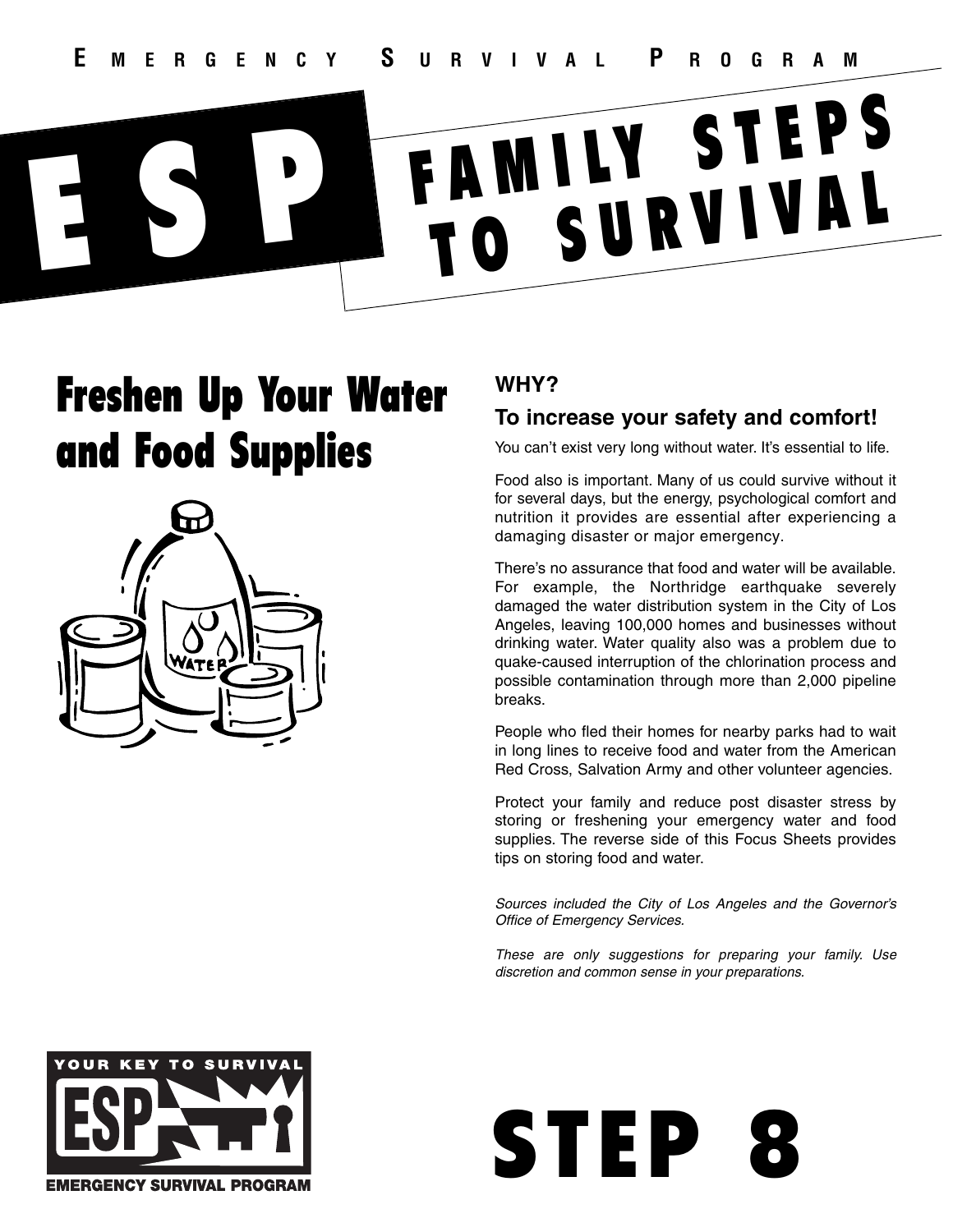### **Water Storage**

- $\square$  Store at least a three-day to three-week supply of drinking water for each family member (at least one gallon per person, per day). Water is available in juice-box type containers, cans, foil packets and plastic bottles.
- $\Box$  Store additional water for hygiene and cooking.
- $\Box$  Store a three-day supply of water for your pets.
- $\Box$  Replace your home-stored tap water every six months.
- $\Box$  Avoid storing water containers directly on cement. Lead from the cement could pass through the container into the water.
- $\square$  Store water on lower shelves, rather than on higher shelves from which containers could fall and burst.
- $\Box$  Store your water in a cool, dark and dry place, separated from your other emergency supplies.

### **Alternate Water Sources**

- □ Water heater, if secured
- □ Toilet tanks **(not the bowl) if the water hasn't been treated with chemicals to enhance color, smell, etc.**
- □ Beverages
- □ Ice
- □ Swimming pools **(for hygiene purposes only, not for drinking!)**

### **Food Selection and Storage**

- $\Box$  Store nonperishable foods your family normally eats. Include items that do not require cooking.
- $\Box$  Avoid foods that require a lot of water to prepare or are heavily salted and make you thirsty.
- $\Box$  Remember dietary restrictions.
- $\Box$  Be sure to store your favorite treats for psychological comfort.
- $\Box$  Include an emergency food supply for your pets.
- $\square$  Store at least a three-day to three-week supply of canned foods. Foods in glass bottles and jars might break when a disaster occurs. Include a manual can opener.
- $\Box$  Open food boxes or cans carefully so you can close them tightly after each use.
- $\square$  Empty open packages of sugar, dried fruits or nuts into screw-top (plastic) jars or airtight tin cans to avoid problems with insects or rodents.
- $\square$  Replace/renew your food supply, including canned goods, once or twice a year. Check expiration dates.

### **Eating and Cooking**

- $\Box$  Be prepared to cook outdoors. Use a:
	- $\Box$  Charcoal grill
	- □ Barbecue
	- $\square$  Camp stove
- $\Box$  Use foods stored in the refrigerator first; use foods stored in the freezer next; use foods stored on shelves last.

**Remember: These cooking methods are for outdoor use only. Cooking indoors with these items allows carbon monoxide and related gases to build up, which can quickly kill you.**

- $\Box$  Store at least a 72-hour supply of the following items:
	- $\Box$  Charcoal, propane, lighter fluid
	- $\Box$  Waterproof matches or a lighter
	- $\square$  Paper towels, plastic trash bags
	- $\square$  Disposable eating utensils

*Sources included the American Red Cross publication* "Safety and Survival in an Earthquake."

# **ESP Family Steps to Survival**

This focus sheet is produced as part of the Emergency Survival Program (ESP). ESP is an awareness campaign designed to increase home, neighborhood, business and school emergency preparedness. ESP was developed by the County of Los Angeles. The California Governor's Office of Emergency Services (OES) and representatives from Contra Costa, Imperial, Inyo, Kern, Los Angeles, Marin, Mono, Orange, Riverside, San Bernardino,



San Diego, San Luis Obispo, Santa Barbara, Santa Cruz, and Ventura counties, Southern California Edison, the Southern California Earthquake Center and the American Red Cross assist in the development of campaign materials **EMERGENCY SURVIVAL PROGRAM** and coordination of the campaign.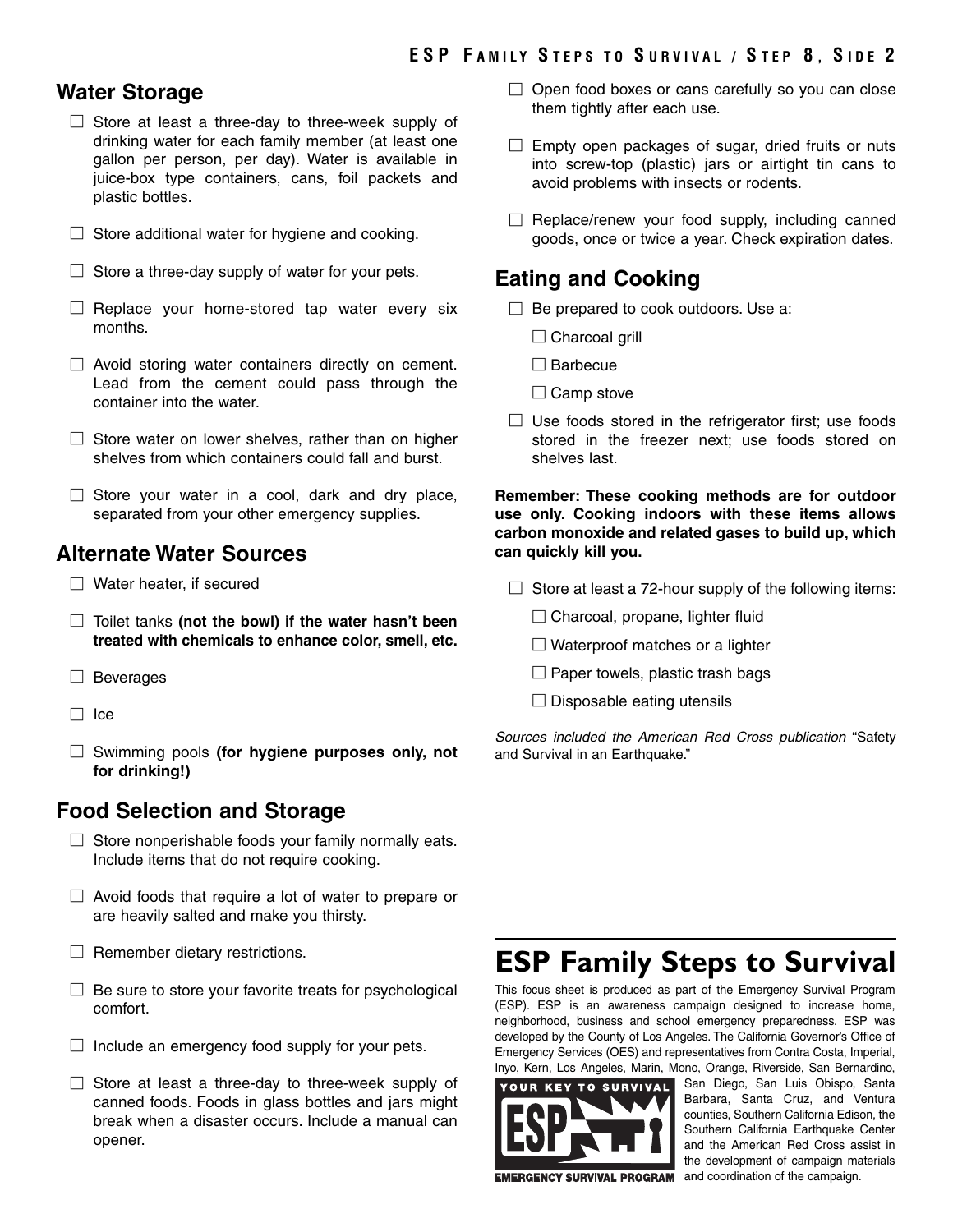# Focus on Children



# **WHY?**

# **Preparation will reduce stress!**

Disasters and emergencies can rattle the nerves of adults and children, alike. You can't do anything to prevent disasters such as earthquakes, or emergencies like rolling blackouts, but you and your children can work together to be prepared.

Encourage your children to participate in the activities outlined on the reverse side of this Focus Sheet. The recommendations have been extracted and adapted from a curriculum developed by Lissa Pederson Samuel, an instructor at Pacific Oaks College in Pasadena, and from "What To Expect After A Disaster: Typical Children's Reactions," jointly developed by the National Institute of Mental Health and the Los Angeles County Department of Mental Health.

Also encourage them to draw themselves and their emergency supplies in the space provided.



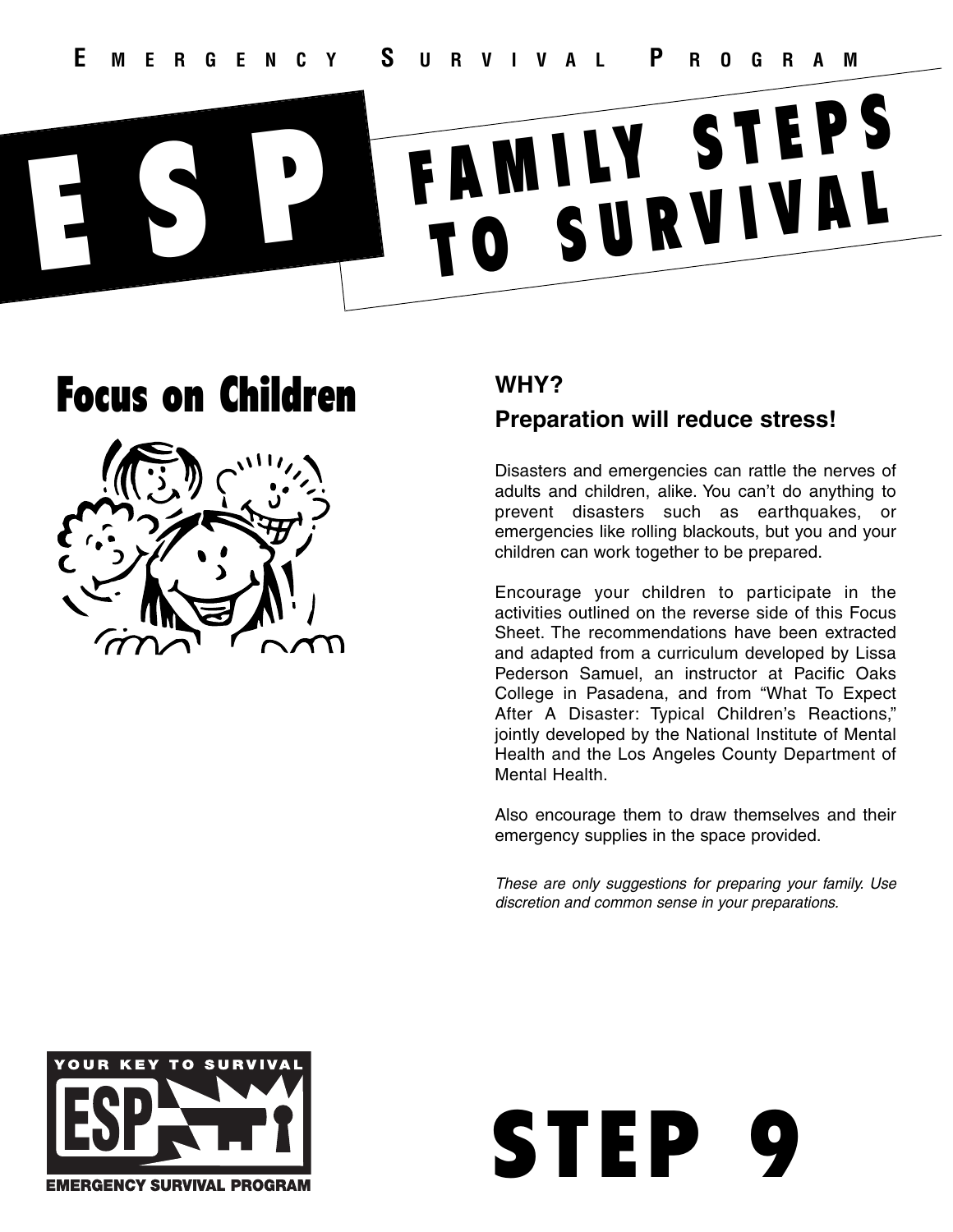**Learn what earthquakes are and what causes them.** Explain why the ground and buildings shake. Go to a museum, a theme park or an expo that has an earthquake simulator so everyone can experience the shaking sensation. Remind everyone that the shaking will stop. Read stories or sing songs and let your children ask questions. **Learn the difference between fact and fiction.**

**Discuss aftershocks.** Talk about the possibility that aftershocks as strong as the earthquake itself might occur and continue for some time. Make sure everyone understands that aftershocks are normal.

**Assemble children's emergency kits.** Help your children to assemble their own emergency kits. Include a note from parents, a special toy, family photograph and treat, as well as water, food and other emergency supplies. Kits should meet their needs and likes. Remember, no supplies are "wrong."

**Accustom everyone to living without electricity.** Go through an entire evening without using electricity to prepare everyone—especially children—for the possibility of having to live without it. Conduct a "flashlight" walk around the block; hold a candlelight or "flashlight" dinner; tell stories instead of watching television.

**After a disaster or major emergency, monitor family members**—particularly children—for behavioral changes, including withdrawal from family and friends, overeating or loss of appetite, disobedience and antisocial behavior. Parents and teachers can respond to such problems by encouraging interaction with family members and friends, by providing additional attention and physical comfort and by providing structured but undemanding responsibilities. Contact your local mental health agency for more information.

# **ESP Family Steps to Survival**

This focus sheet is produced as part of the Emergency Survival Program (ESP). ESP is an awareness campaign designed to increase home, neighborhood, business and school emergency preparedness. ESP was developed by the County of Los Angeles. The California Governor's Office of Emergency Services (OES) and representatives from Contra Costa, Imperial, Inyo, Kern, Los Angeles, Marin, Mono, Orange, Riverside, San Bernardino,



**EMERGENCY SURVIVAL PROGRAM** and coordination of the campaign.

San Diego, San Luis Obispo, Santa Barbara, Santa Cruz, and Ventura counties, Southern California Edison, the Southern California Earthquake Center and the American Red Cross assist in the development of campaign materials



# **Coloring Page "I'm disaster prepared!"**

Draw a picture of you with your emergency supplies.

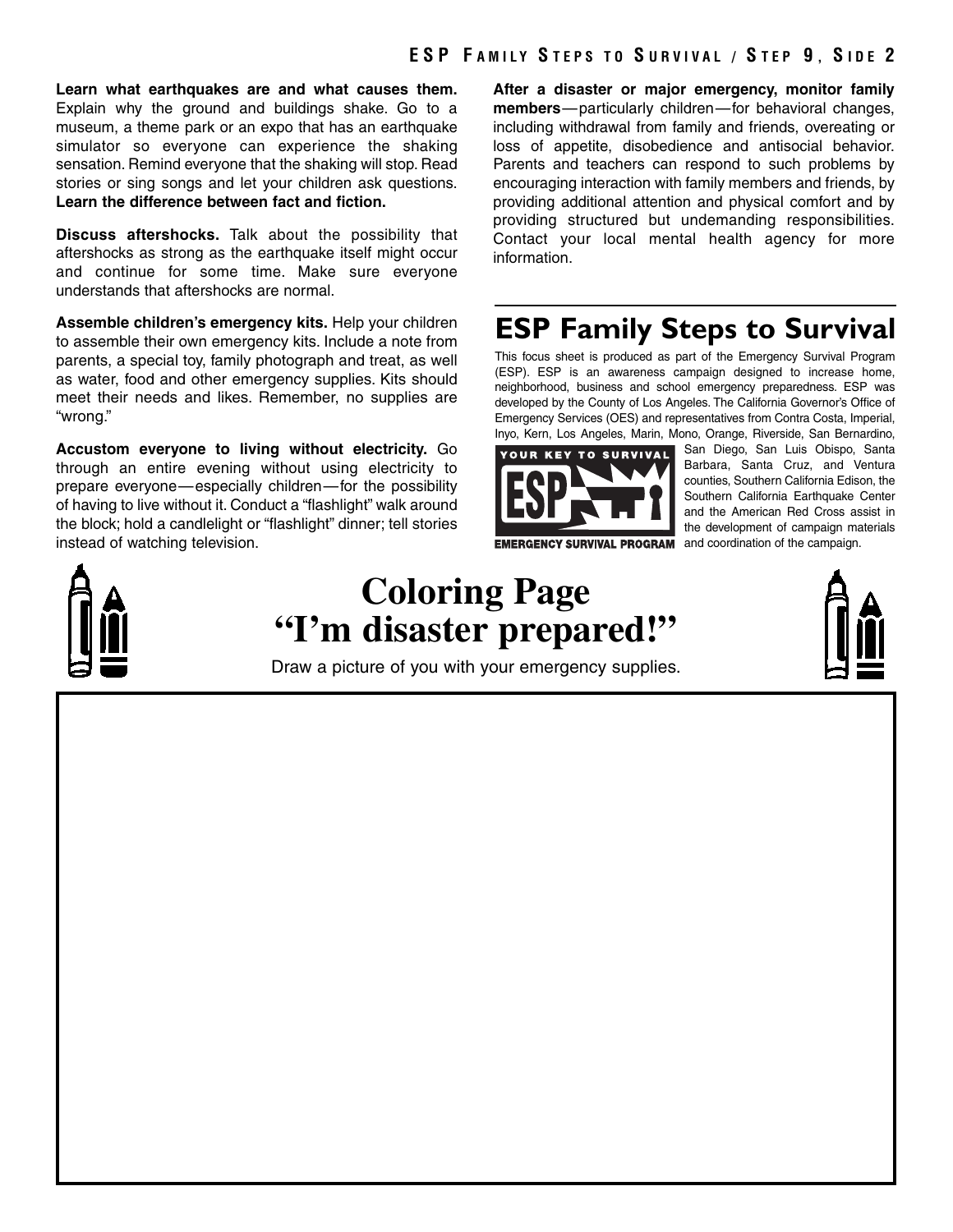# Learn Not to Burn



## **WHY?**

### **Fires can put you and your home at risk!**

Fires claim the lives of thousands each year. Strong temblors can trigger fires by:

- $\Box$  Breaking gas lines
- $\Box$  Downing electrical lines
- $\Box$  Damaging wiring in appliances
- $\Box$  Toppling shelves holding combustible chemicals

Disaster-related fires also are caused by:

- $\Box$  Leaving food unattended on the stove after an earthquake strikes
- $\Box$  Lighting or using matches before checking for gas leaks
- $\Box$  Using fireplaces before they've been inspected for damage

Having a good fire extinguisher and knowing how to properly use it before a fire occurs can help save your home and your life.

The reverse side of this Focus Sheet includes information on how to operate a fire extinguisher and where to install smoke detectors.



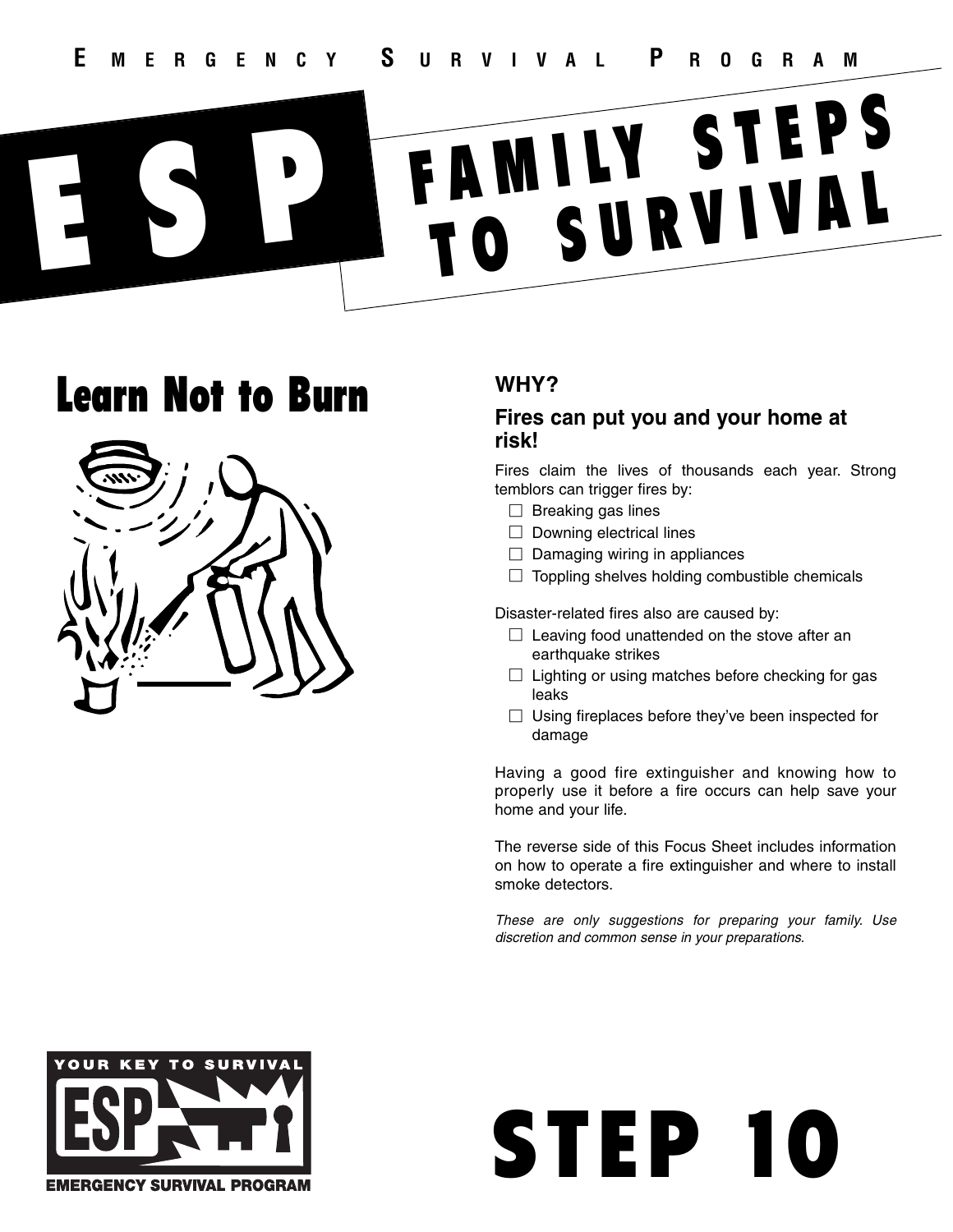## **Fire Extinguishers**

Equip your home with dependable fire extinguishers and teach family members how to use them. Proper use of fire extinguishers can keep a small fire from growing, provide you with an escape route through a small fire and help you fight a small fire until professional firefighters arrive.

# **How to Operate**

Hold the extinguisher upright and remember the word **"P-A-S-S":**



**P** for **Pull** Pull the pin, ring or seal.



#### **A** for **Aim:**

Aim the extinguisher nozzle at the base of the fire. Remember, most fire extinguishers last only 8-10 seconds. Make sure you aim at the base of the fire **before** you release.



**S** for **Squeeze:** Squeeze or press the handle.



#### **S** for **Sweep:**

Sweep slowly from side to side at the base of the fire until the fire goes out.

# **Buying Tips**

Several types of fire extinguishers are available:

- $\Box$  Extinguishers labeled "A" are effective for combating fires involving paper, cloth, wood or other ordinary combustibles.
- $\Box$  Extinguishers labeled "B" are effective for fighting fires involving gasoline, kitchen grease, paints, solvents or other flammable liquids.
- $\Box$  Extinguishers labeled "C" are effective for fighting fires involving electrical equipment, wiring and appliances.
- $\square$  Multipurpose dry chemical extinguishers labeled "ABC" are effective for fighting most types of fires.
- $\Box$  Generally speaking, an A-B-C type extinguisher is recommended for home use.

## **Safety Tips**

- $\Box$  Make sure you have a clear escape route before you attempt to put out a fire.
- $\Box$  Stay low to avoid fumes and smoke.
- $\Box$  Double check to make sure the fire is completely out.
- $\Box$  After an earthquake, turn off your stove and unplug all appliances.
- □ **Get out immediately and call 9-1-1 to notify authorities.**

## **Smoke Detectors**

You can reduce your risk of fire-related death or injury, particularly during sleeping hours, by installing smoke detectors in the following locations:

- □ Bedrooms
- $\Box$  Hallways and corridors between rooms
- $\Box$  Stairway ceilings
- $\Box$  Basements, attics and garages
- $\Box$  Living room and den

**Be sure to test your smoke detectors each month and change batteries annually. This also is a good time to check your fire extinguishers.**

# **ESP Family Steps to Survival**

This focus sheet is produced as part of the Emergency Survival Program (ESP). ESP is an awareness campaign designed to increase home, neighborhood, business and school emergency preparedness. ESP was developed by the County of Los Angeles. The California Governor's Office of Emergency Services (OES) and representatives from Contra Costa, Imperial, Inyo, Kern, Los Angeles, Marin, Mono, Orange, Riverside, San Bernardino,



San Diego, San Luis Obispo, Santa Barbara, Santa Cruz, and Ventura counties, Southern California Edison, the Southern California Earthquake Center and the American Red Cross assist in the development of campaign materials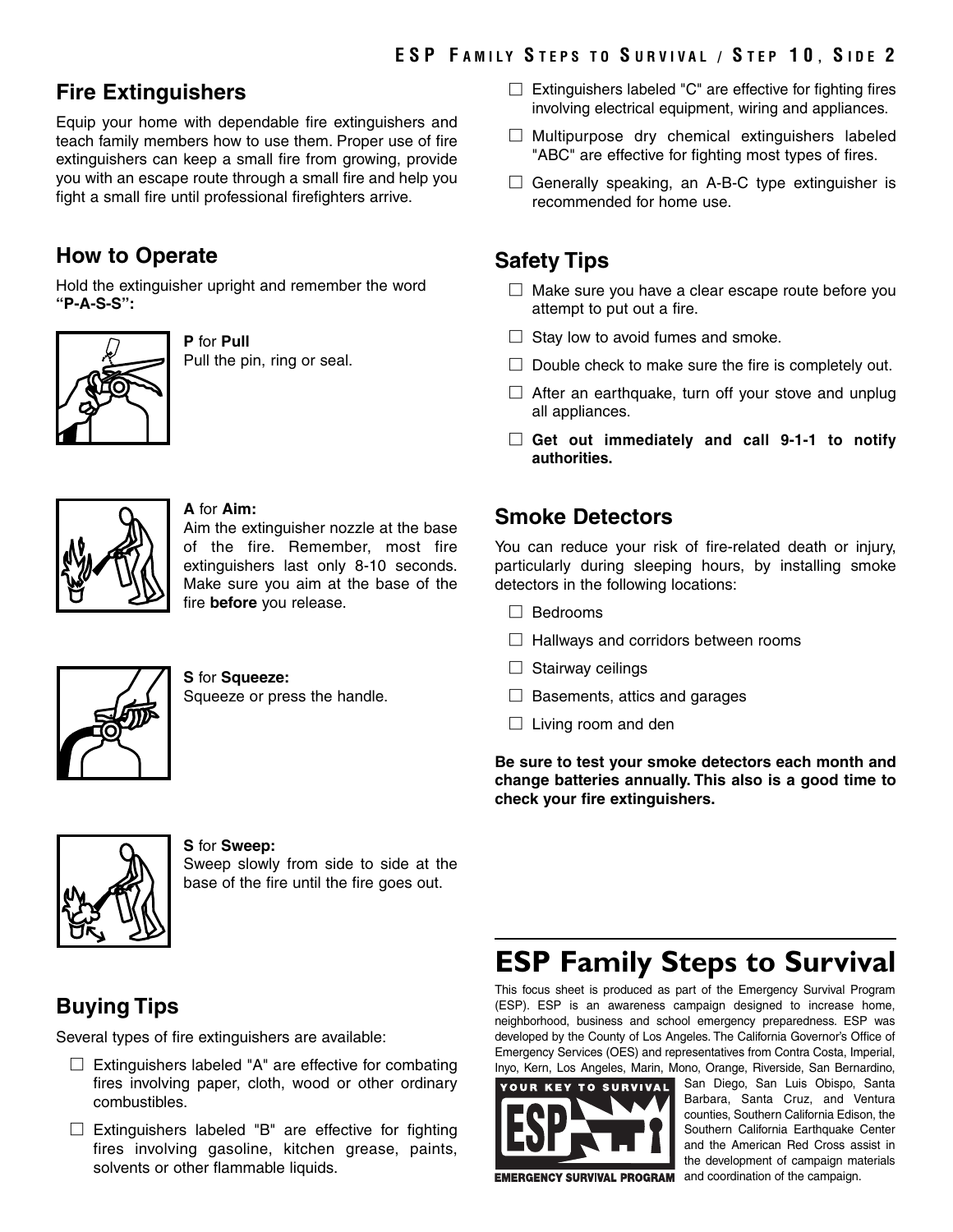# Emergency Lighting



# **WHY?**

## **You might be without power for hours!**

Every home should have emergency flashlights and spare batteries.

The magnitude-6.7 Northridge earthquake in 1994 damaged several Los Angeles City Department of Water and Power (DWP) facilities. The quake also damaged several high voltage transmission lines and caused some towers to fail completely.

As a result, much of the city was without power for the first time in its history. DWP personnel were able to restore service to 93 percent of the city within 24 hours, but it might take much longer in a larger, regional earthquake.

The quake also left an additional 750,000 customers in nearby cities and in cities tied to the power grid from other states without electricity for several hours to several days.

Don't be left in the dark. Before the next emergency strikes protect your family by obtaining battery-operated flashlights and extra batteries for your home, office and car. The reverse side of this Focus Sheet offers suggestions for emergency lighting.

*Sources included the City of Los Angeles and the Governor's Office of Emergency Services.*



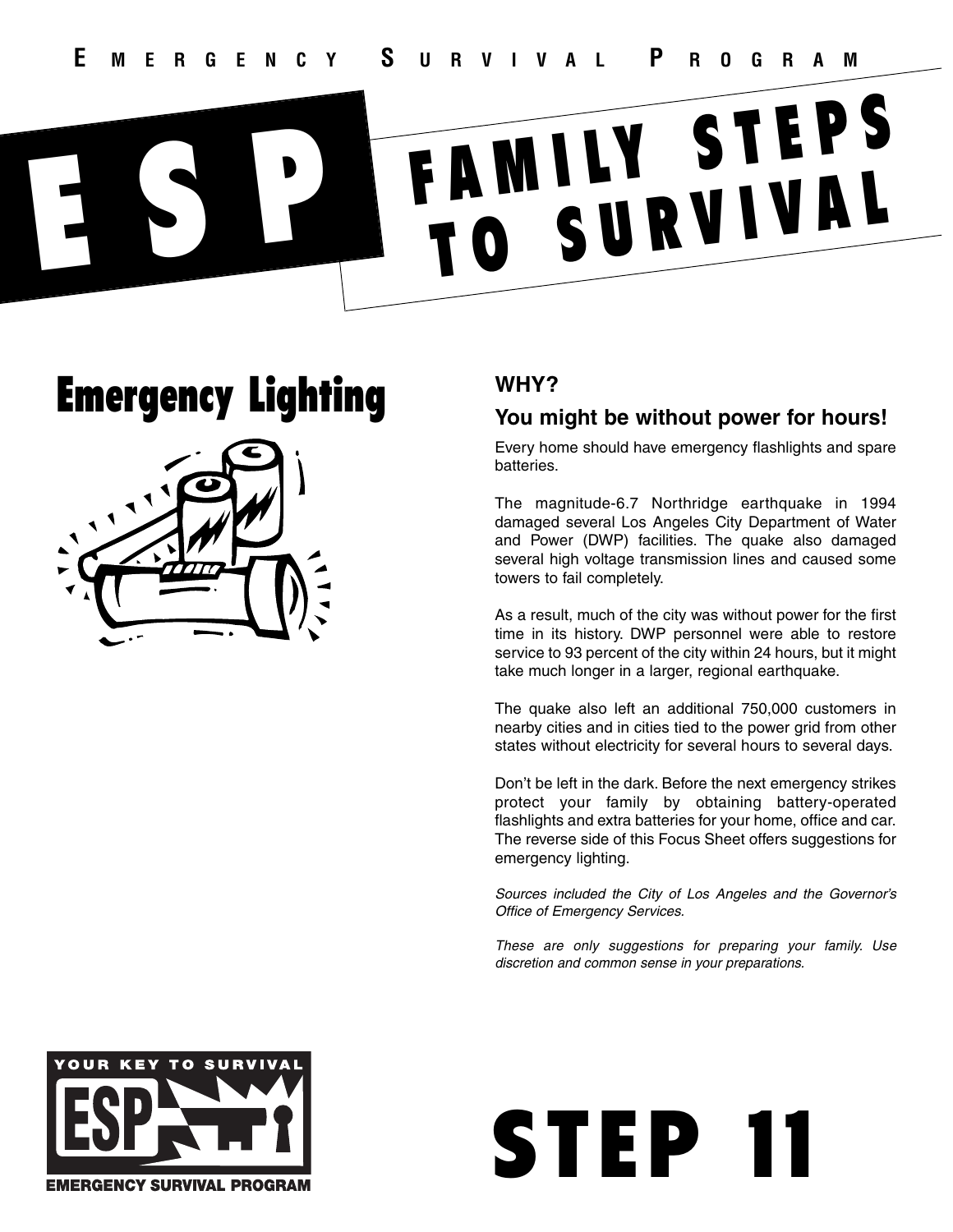### **Flashlights**

Flashlights can provide psychological comfort and immediate emergency light when disasters or other emergencies disrupt power. They're good only when you can find them and the batteries work.

**Place a flashlight in every room;** secure each one to ensure accessibility. Maintain an ample supply of extra batteries. Check them every six months.

# **Lightsticks**

Lightsticks also are an excellent source of emergency light and do not require electricity or batteries to operate. Maintain an ample supply for each family member.

## **Wall Units**

Emergency wall units that plug into electrical sockets and activate when electricity is disrupted also can provide emergency light during power outages.

# **Radios**

Reliable information and instructions are essential after a damaging disaster or emergency. Protect yourself and your family by including battery-operated portable radios or televisions and extra batteries in your emergency preparedness kits.

# **Special Needs**

Electrical outages also can impact persons with hearing impairments and others with special needs. Prepare NOW by including the following, as appropriate, in your emergency kits:

- $\Box$  Extra batteries for hearing aids, TDDs, wheelchairs
- $\Box$  Generator for life-safety equipment

### **Checking Utilities**

Disasters can also damage utility lines and appliances, putting your home at risk to fire.

#### *Before the next emergency:*

- $\square$  Show responsible family members the location of your electrical service panel and teach them how to turn off service.
- $\square$  Conduct family drills and simulate turning off electricity to test family skills.

#### *After the next emergency:*

- $\square$  Determine if electricity is out only in your home or throughout the neighborhood.
- $\Box$  Check for damaged appliances, as well as fallen, loose or damaged electrical wires.
- $\Box$  Disconnect damaged appliances.
- $\square$  Stop power flow at the service panel if your wiring is damaged.
- $\Box$  Turn off gas only if you hear or smell a leak.
- $\Box$  Reenergize circuits by turning on the main panel first and then each breaker individually.
- $\Box$  Call the gas company to restore service. Do not turn the gas back on yourself.

*Sources included "Earthquake Awareness," Los Angeles Department of Water and Power.*

## **Safety tip:**

**Do not** use candles, hurricane lamps, lanterns and other objects that rely on an open flame for lighting. Large and even moderate aftershocks that usually accompany damaging earthquakes can topple these items and cause fire. Items with open flames also can trigger explosions by igniting leaking gas.

# **ESP Family Steps to Survival**

This focus sheet is produced as part of the Emergency Survival Program (ESP). ESP is an awareness campaign designed to increase home, neighborhood, business and school emergency preparedness. ESP was developed by the County of Los Angeles. The California Governor's Office of Emergency Services (OES) and representatives from Contra Costa, Imperial, Inyo, Kern, Los Angeles, Marin, Mono, Orange, Riverside, San Bernardino,



San Diego, San Luis Obispo, Santa Barbara, Santa Cruz, and Ventura counties, Southern California Edison, the Southern California Earthquake Center and the American Red Cross assist in the development of campaign materials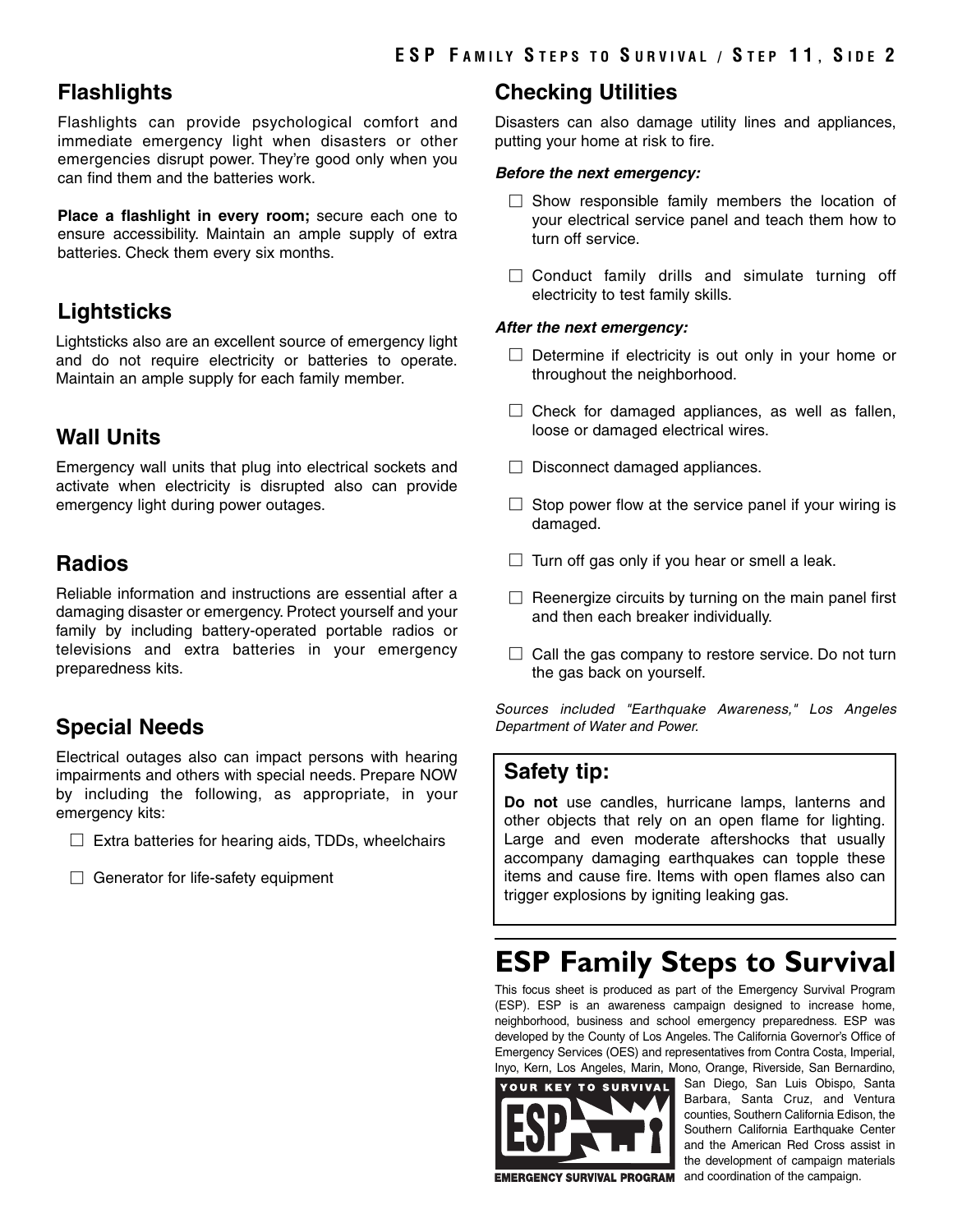# Gifts of Life



# **WHY?**

### **Show you care!**

Are you having trouble deciding what to get a family member, friend or coworker for the holidays or an upcoming birthday? If so, a survival gift might be the answer, especially for someone who hasn't already bought or assembled their own emergency preparedness kit. Flashlights, portable battery-operated radios, first aid kits and other emergency supplies will be valuable after a damaging earthquake since people living in the affected area might have to rely on themselves for at least 72 hours.

## **HOW**

Make a list of persons for whom you're going to buy or assemble survival gifts. List what you think everyone needs. Depending on your financial situation and the needs of the people on your list, you might get one item or an entire kit. You also can coordinate with other relatives, friends and coworkers to buy different emergency supply items or to assemble kits as a group project, with each participant contributing one item to the kits.

The reverse side of this Focus Sheet offers suggestions on holiday gifts that will help prepare your friends and neighbors for the next earthquake or emergency.